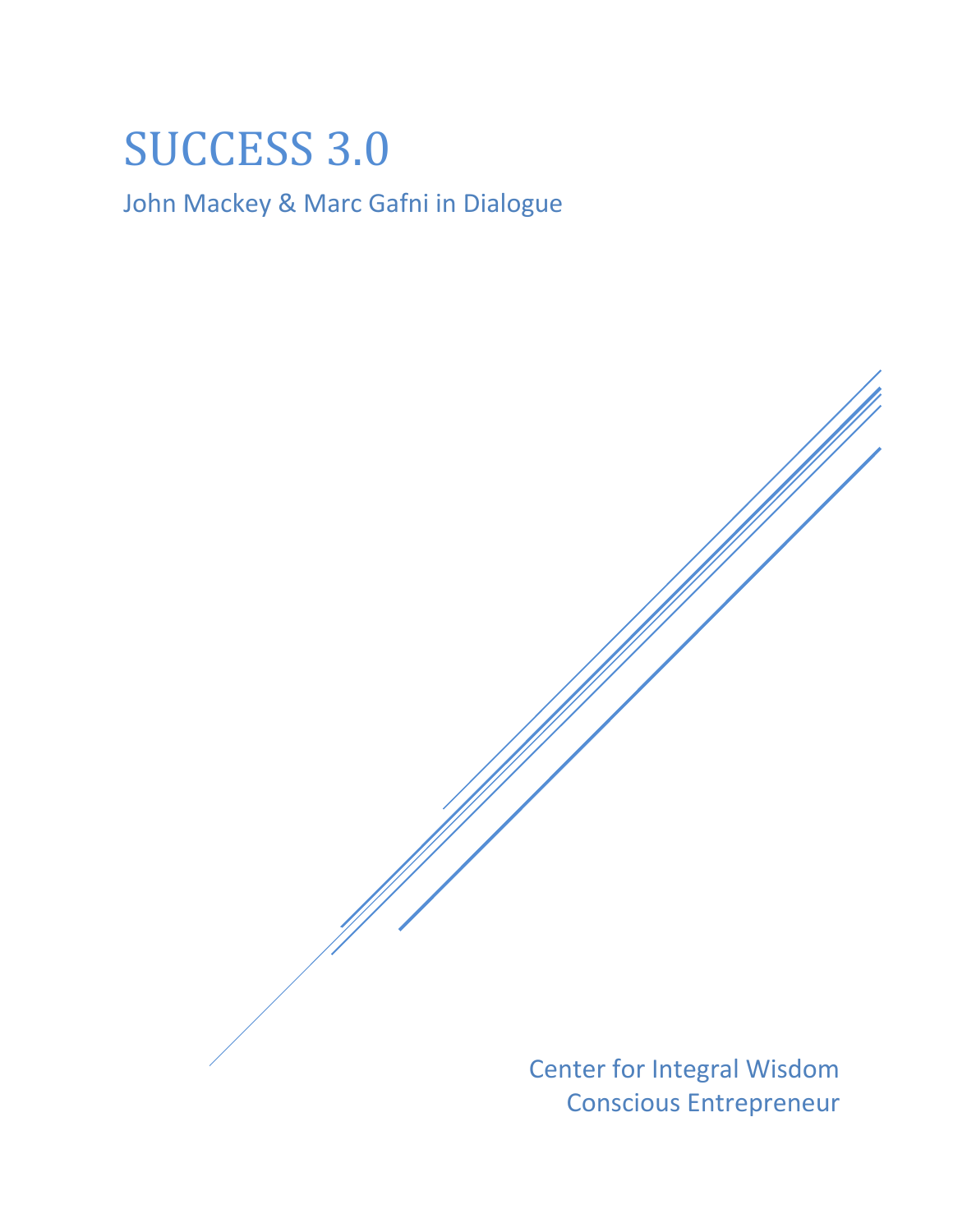## Transcript: Success 3.0



*TRT: 78min*

## **Speakers**

Marc Gafni John Mackey

- Marc John, good to see you.
- John Good to see you too, Marc.
- Marc Success 3.0. So we're here to kind of map what success might look like, and I was thinking about it this morning as I got up. Do you remember Citizen Kane, that movie, Orson Welles?
- John Yeah.
- Marc I think he played it, directed it, the whole thing. And remember how it opens with this image of him dying, and he says, "Rosebud," and the reporter kind of searches, like, "What's rosebud?" And you track his whole life. Then the movie begins with a scene of him sledding, delighted, happy, and then he learns that he gets this major inheritance of money and power, and the whole story plays out. William Randolph Hearst is kind of the image. Then he dies, says, "Rosebud," and you see he's living in this mansion with kind of grotesque art and kind of strange icons, and you see being thrown into the fire in the last scene of the movie the sled that he was sledding on when he was seven, and the sled's called Rosebud. And it's of course this critique of modern notions of success. Here's William Randolph Hearst, the most massively powerful successful human being in America, and along comes Orson Welles and says, "That's not success."

And that's really where we are today. We're kind of looking for what does success mean? How does it move us? How does it guide us? And we're looking for success 3.0, meaning an evolutionary higher vision of success. So let's start the conversation and maybe begin with ground zero and begin to see if we can map notions of success. We've had this conversation, and we're really having this as kind of the ground conversation, the matrix conversation for our upcoming summit. So maybe take it away, take us to ground zero of traditional notions of success. What does that mean? What does the map look like? And we'll go back and forth as we play.

John Sure. Well, I think that every culture has its success somewhat bound by culture, bound by the values and aspirations of a particular society or culture, and that largely depends upon the altitude or the consciousness of where that society's at. So if you look at a traditional, say, religious society, then success was generally someone who was obedient to the will of God. They were an individual who followed the traditions of the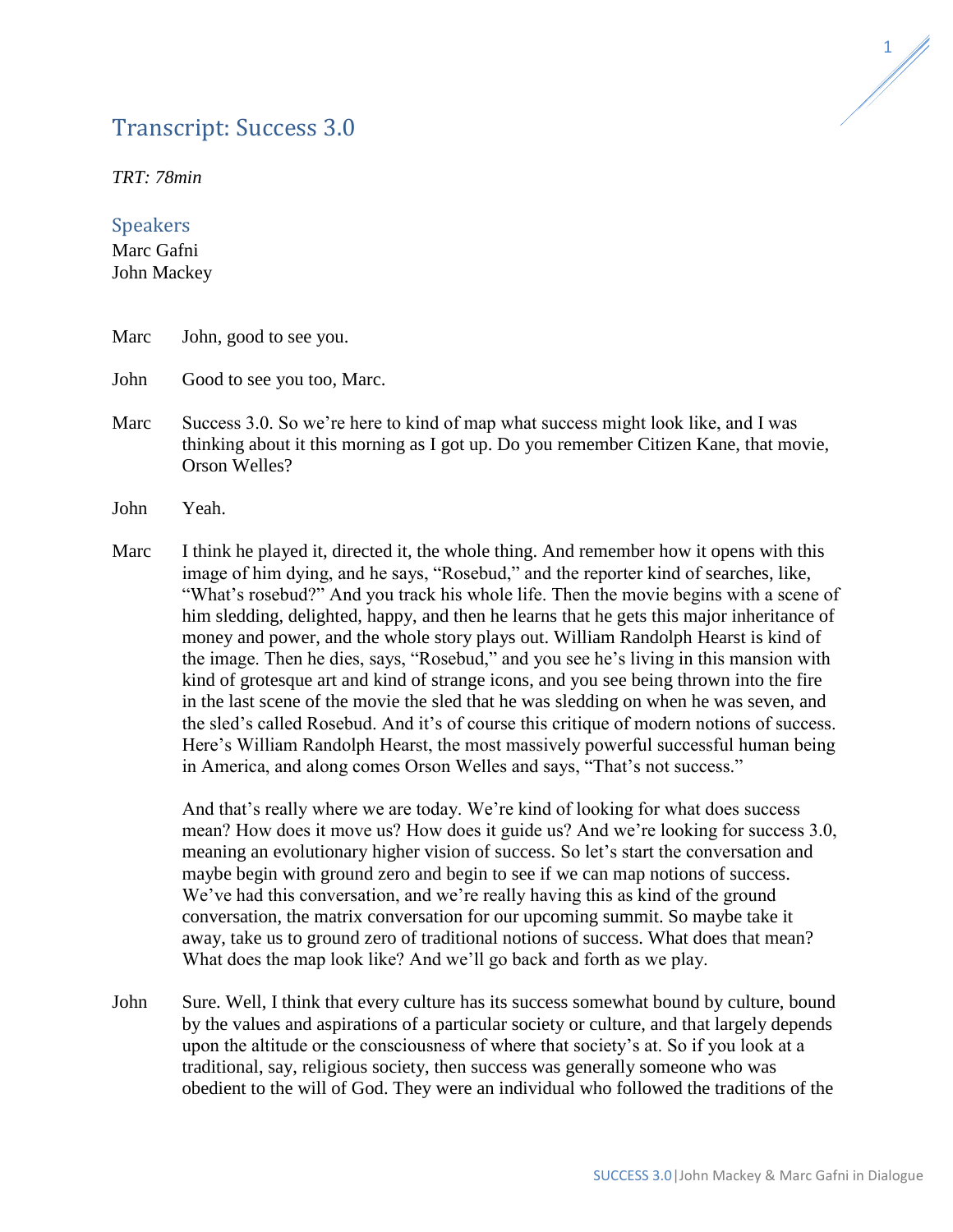society and did those to the best of his or her ability, and were good citizens in those communities based on the values of those communities, and that would be considered a successful life. A successful person was one who would obey essentially the Commandments of the revealed religious truth. So we see that in a more traditional society that would be a definition of success.

- Marc So let me stay with you on traditional. Let's kind of go each one. So ground zero would be – we're going to success 3.0 – so ground zero we're calling traditional. And you're pointing out – so let me just go slow here – obedience is a big one. There's a larger frame of value.
- John You could start before even traditional.
- Marc You could.
- John Do you want to start at traditional? Because you could go back pre-traditional.
- Marc Let's start at traditional. Maybe we'll do like a second mapping. First let's start at ground zero, which I think you're pointing out that's really important, that ground zero actually starts before traditional.
- John Right.
- Marc Really important point, so let's do that. Let's come back to traditional. Give us before traditional.
- John Well, if you look at the history of civilization, it was actually a great cultural advance when we created, you know, these major world religions all came in approximately within the same era.

Marc The Great Axial religions.

John The Axial religions, Hinduism and Buddhism and Judaism and Christianity.

- Marc All within like 1200 and 400 B.C.
- John Exactly. And what they all had in common in a sense was that there was this revealed truth that made sense out in the world, so it gave a worldview and interpretation. But going pre that you had the era of really sort of…

Marc Hunter-gatherer.

John Yeah. And, well, if you start back there with the hunters and gatherers, you were in the tribal units, and probably success there was being a good member of the tribe and being a good hunter or a good gatherer, somebody who'd work hard, who would take care of their children, would contribute their excess to the larger group so that no one starved. I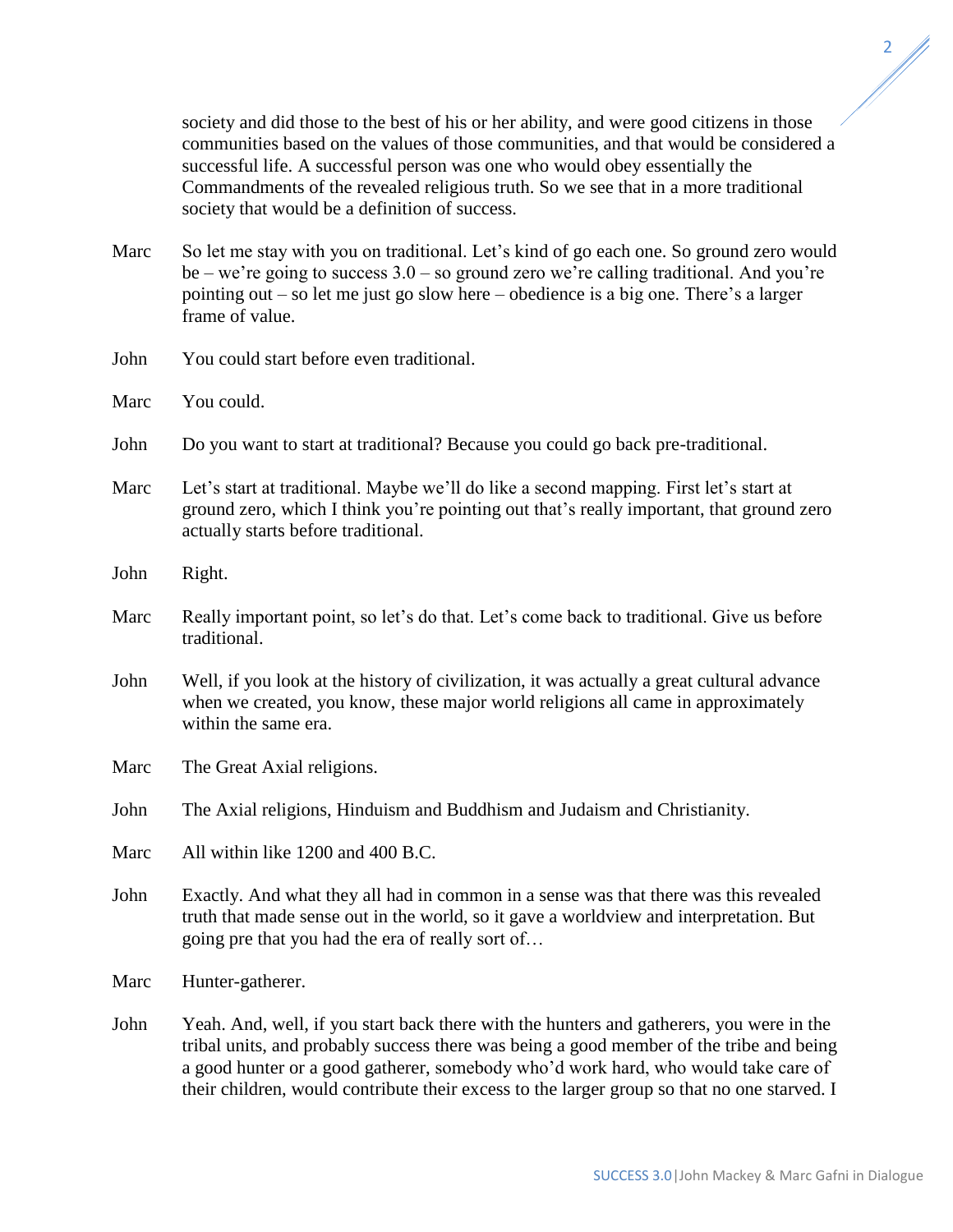don't really know. We're speculating on that one, but I suspect, based on hunting and gathering societies today – and there's diversity there to be sure – but probably success was someone who ended up being a good provider and lived within the ethical code of

Marc Traditional.

John Well, the next phase would be sort of from there you'd go into kind of the era of the empire building in a way, the Alexanders the Great and the Genghis Khans where in those societies basically success was seen as whoever could exert the most power, who could rise to the top through violence and through daring. Success in that type of society, it wasn't a money-driven society, but it was a power-driven society. And the kind of gods that they worshipped in those societies were sort of angry gods who had big egos and if you slight a god then they might punish you in some way. You look at the Greek gods, the Roman gods…

the tribe, and took care of their children and took care of their old people, and was a good member of that tribe in good standing. Then you move on to the next phase.

- Marc The Olympic Pantheon was a rough gang.
- John They were.
- Marc They were a rough gang.
- John I don't think they qualify as enlightened beings.
- Marc They might not.
- John They might have had a lot of power, but we don't think of them as…
- Marc They weren't doing a lot of *vipassana*.
- John That's right, exactly. They're not necessarily role models for the  $21<sup>st</sup>$  century. And in some ways when we had these Axial religions when we moved into traditional societies, that was able to tame in a way that kind of… Even the great emperors had to submit to the law of God, and there was something above these kings, above these emperors, the higher law so to speak. So now we're in traditional society.
- Marc We're now in traditional.
- John And success there is we're back to the individuals who were obedient and worked out their salvation basically, one way or another.

Marc Worked out liberation.

John Worked out their liberation, worked out their salvation through whatever the religious tradition indicated was the way forward.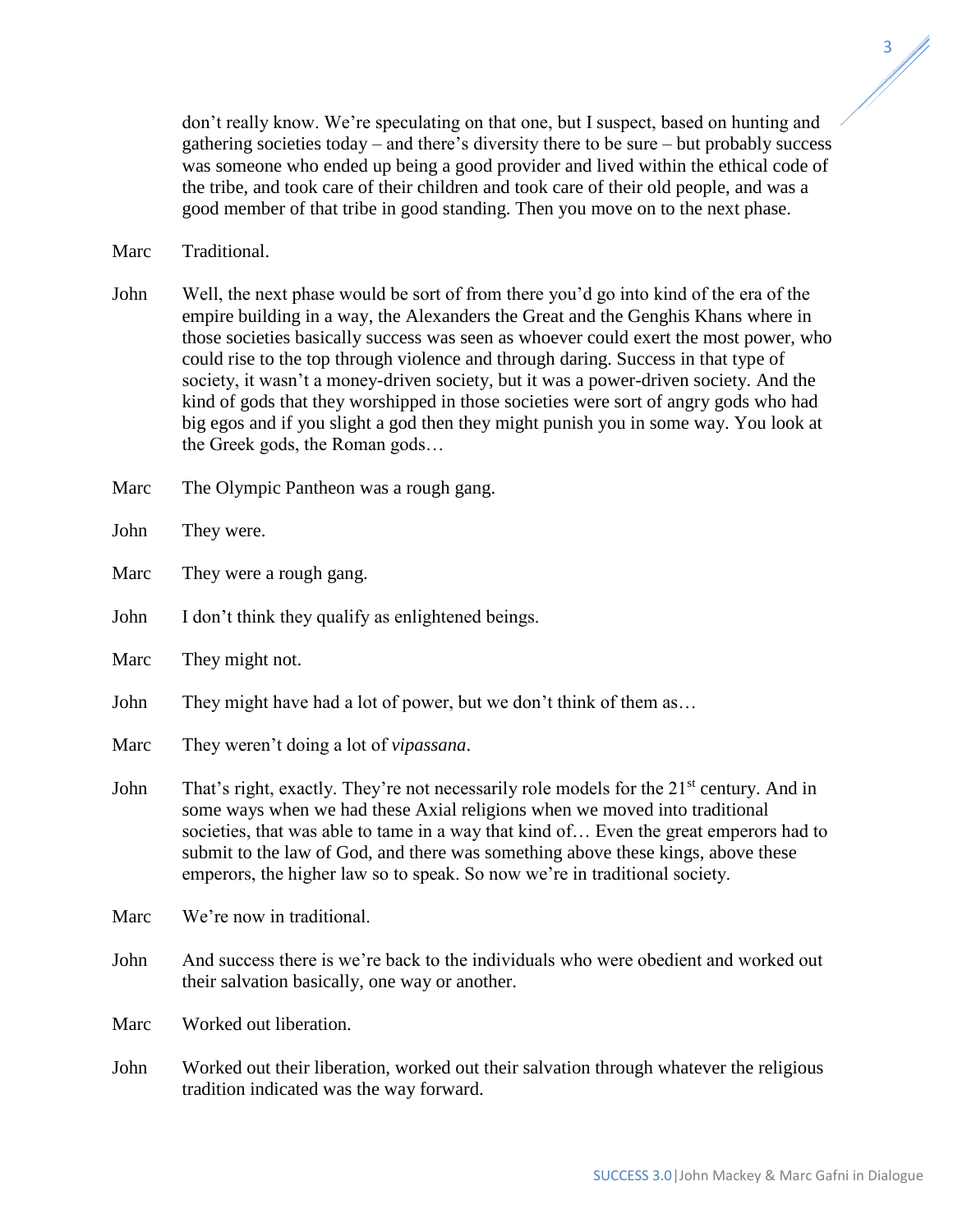| Marc | Right. So you remember Columbo when we were growing up? So I'm going to be<br>Columbo here. That's my job.                                                 |
|------|------------------------------------------------------------------------------------------------------------------------------------------------------------|
| John | You look a little bit like Columbo.                                                                                                                        |
| Marc | So he had a good hat and a kind of trench coat he had going on. So let me just kind of<br>remap it a little bit.                                           |
| John | I don't know why in the show that he would always be asking these leading questions. I<br>don't know why people would answer them.                         |
| Marc | I know.                                                                                                                                                    |
| John | I'm just, "Don't answer that question."                                                                                                                    |
| Marc | Right, exactly.                                                                                                                                            |
| John | "If you do, he just got you."                                                                                                                              |
| Marc | So let's take a look. So we're in ground zero, and in ground zero you've mapped<br>actually three parts of ground zero, the third of which is traditional. |
| John | Right.                                                                                                                                                     |
| Marc | So the first part, the first dimension, we're going to call it hunter-gatherer societies.                                                                  |
| John | Tribal societies.                                                                                                                                          |
| Marc | Tribal societies in which there's kind of a blood ethnicity ethnic kind of connection                                                                      |

Marc Tribal societies in which there's kind of a blood ethnicity, ethnic kind of connection. You've got to appease the tribal gods. You've got to play your role in the tribe. If you violate the tribe you're gone. You don't even exist actually independently of the tribe. So let's just note that there's a radical communion going on here.

John Right.

Marc

Marc

John

John

John

Marc It's like a big communion stage, a big tribe stage. Then we move to, within ground zero, then we have this emergence of the individual, autonomy, power, the great empires, where either the empire was powerful or individuals were powerful within the empire. There were sets of rules. There was Hellenism, but there was also this strong power move. And then that gives birth to the third stage of ground zero, which is the traditional societies that again what they add is they add universals. They've got these universal appeals. It's not based on being a blood member of a tribe. The community is still really important, so autonomy gets trumped again by communion. Communion is really important, but it's not communion with your blood relatives, with your narrow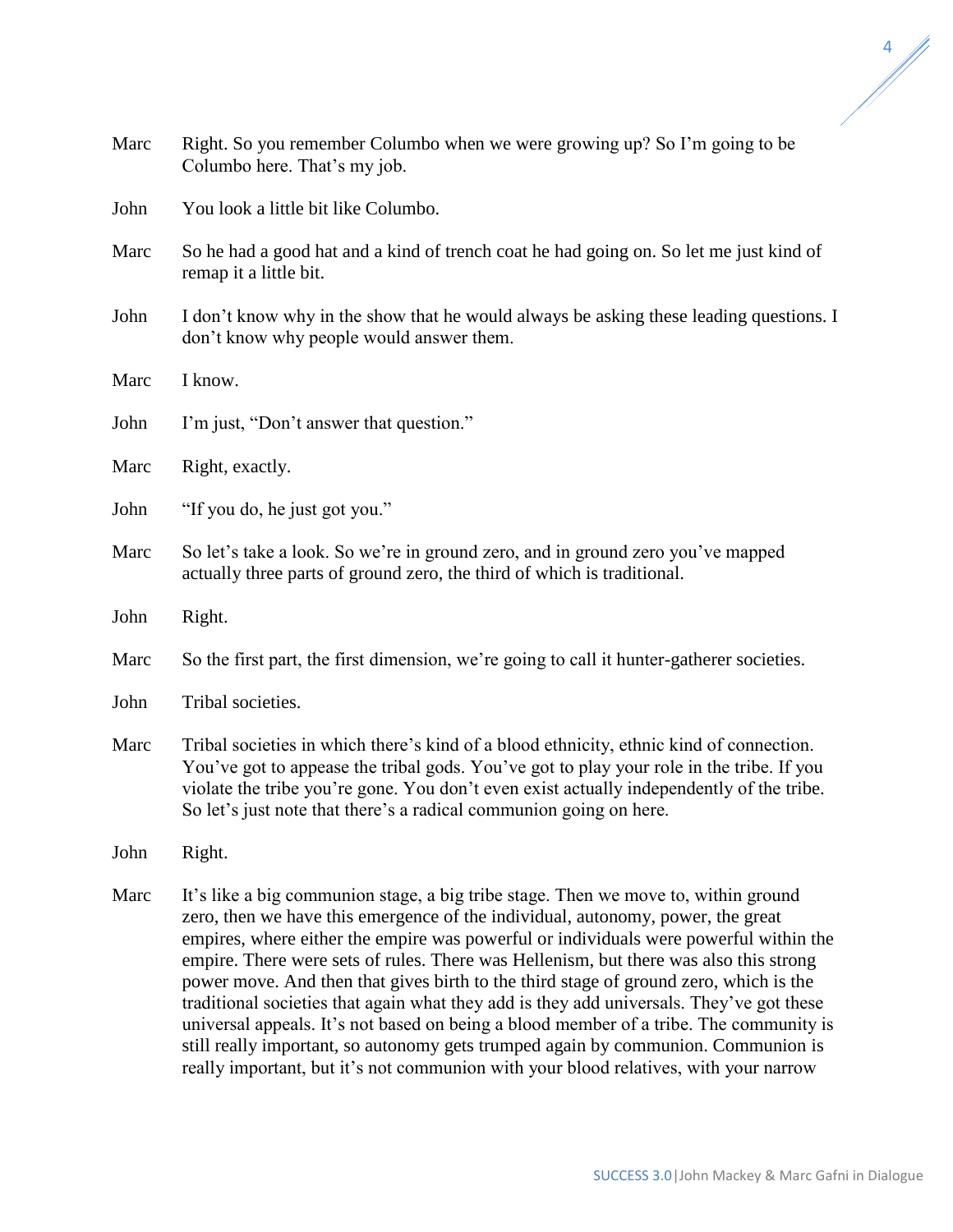tribe. It's communion with a set of universal principles so at least in theory everybody's admitted. John Yes, and the laws in all these traditional societies are transcendent laws. Marc Transcendent laws. John In the sense that they were not just arbitrarily made up by kings. They came from this more transcendent… Marc Source. John Reality or source that revealed the truth. Marc Either revealed or meditated as the nature – in Buddha – the nature of reality, Confucianism the nature of reality, Judaism, Christianity, Islam, which is a little later, but they revealed… John They were recognized as... Marc Transcendent. John Yes. Marc They're all transcendent. John Yes, exactly, and therefore people did not feel like these were arbitrary, that this was the word of God. Marc This is the word of God in some way. So we're in ground zero. Let's focus on the traditional part of ground zero, because that's most relevant to us and closest to us and actually exists also in the world in different ways today, and exists within us in different ways today. So the big advantage is, 1, you're part of a large community, 2, it's not an arbitrary community, it's not a racial community, it's a community of universal law with a transcendent source. And there's actually something wonderful about that, because there's a guiding force. John Yes. Marc There's a measure against which you can measure your success. John There's a clear path for success. Marc There's a clear path for success. There's a success literature.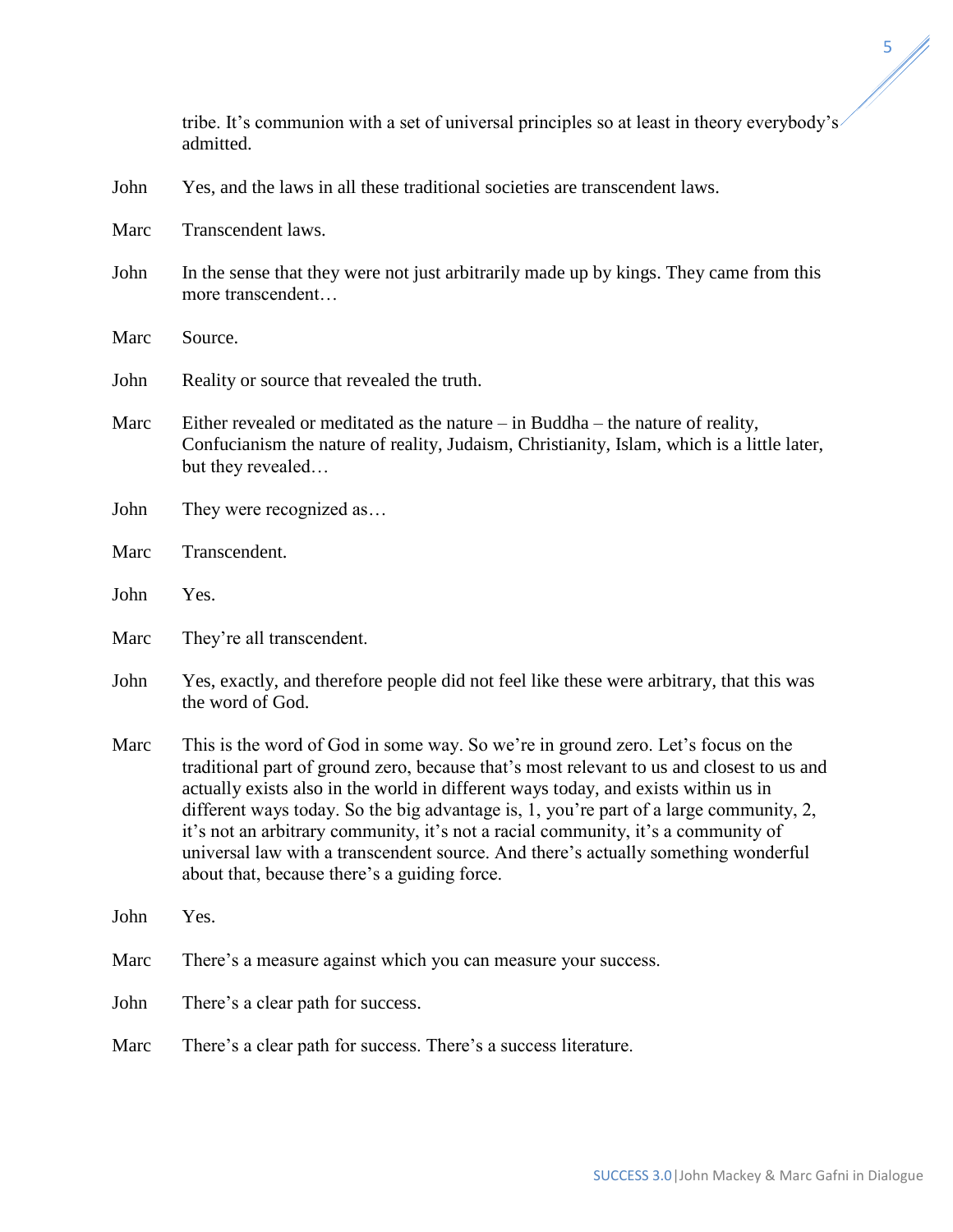- John Yes. And in a sense that gives a stability to society and a predictability and a security that many people find very comforting, because they know their place in the universe. They know who they are and they know what they need to do.
- Marc You're located
- John We're from the west and the Judeo-Christian system, and I think about, for example, not only did the Bible indicate what a successful human being might look like, but also so did things like "The Pilgrim's Progress" for example. That would be a success literature for traditional Christian society. And people read that book and were inspired by it, and in a sense that was their success literature.
- Marc That was their success literature.
- John That's right.
- Marc Right. And the Bible, in terms of success literature, it's selling pretty well.
- John Yes, it's still the all-time bestseller so…
- Marc It's good success literature. And I remember actually when we were having early conversations around the summit, I remember you calling the Bible success literature, which is really it's a helpful perspective to really get that.
- John Success literature for traditional Christian…
- Marc Just like Buddhism has its own success literature, etc.
- John The Koran is the success literature for Islam.
- Marc Right, all around. So we've got a success literature, we've got a vision of success. That's traditional. That's ground zero. Now we move from ground zero to 1.0, and 1.0 would be?
- John Well, now we move into a more modernistic society.

Marc Modernity.

- John Modernity, where the individual begins to move away from the more traditional authority and begins to recognize that, well, they don't believe the myths anymore. They begin to feel like those myths are inadequate to explain, for example, for a long time the Christian tradition argued that God created the world 4,004 B.C. and we know from our study of geology and biology and astronomy and cosmology, we know that we've just been around a lot longer than that.
- Marc 13.7 billion years.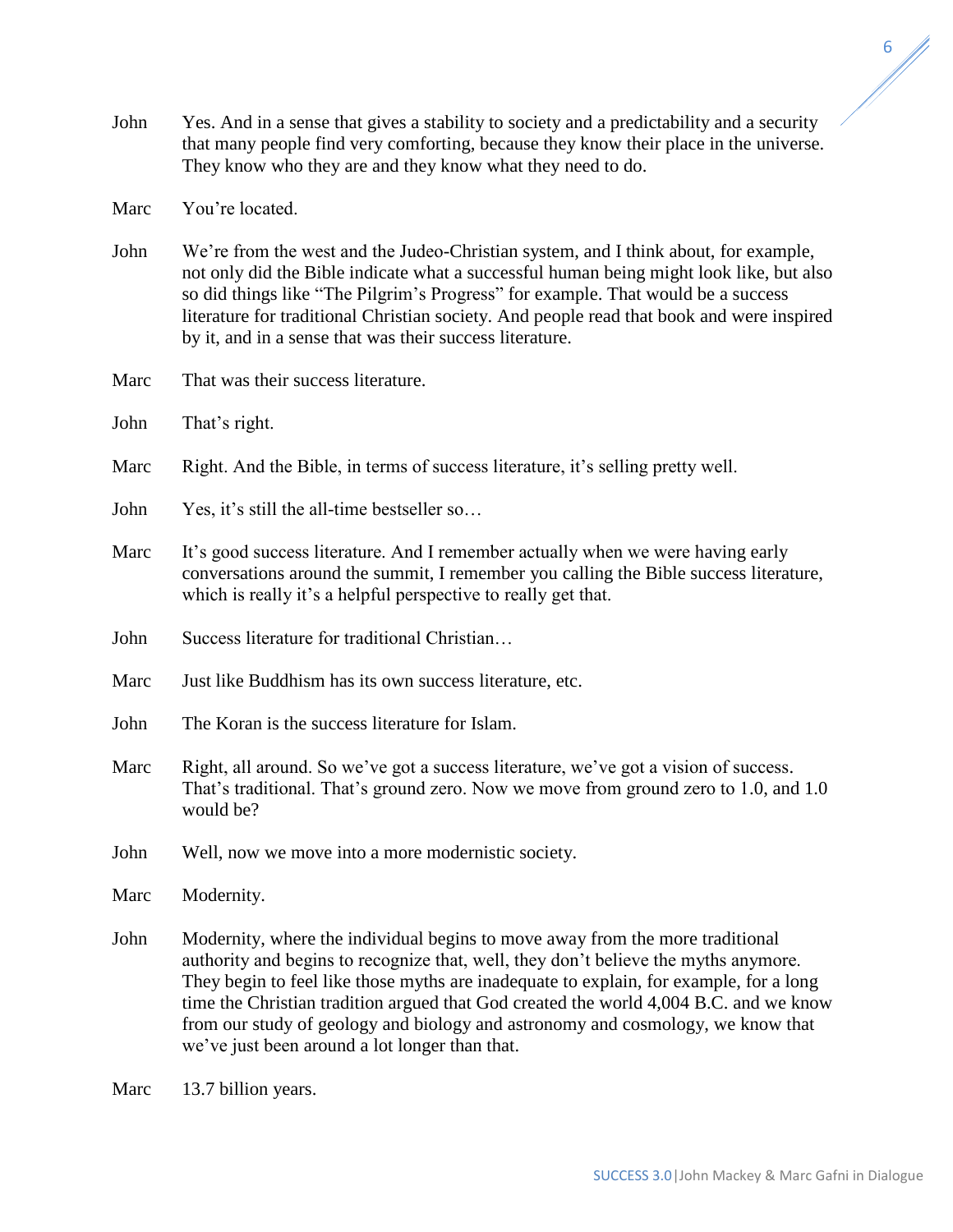| John |  |  |  | And that's probably not a trick by the devil. |
|------|--|--|--|-----------------------------------------------|
|------|--|--|--|-----------------------------------------------|

Marc Right, probably not.

- John There's a lot of strong scientific evidence that there was a Big Bang and that the universe exploded and it's been expanding.
- Marc Flaring forth.
- John And suns came forth and planets and then life began and it has evolved. So you have a different creation myth based on the best science that we have today, but it does mean the individual begins to no longer necessarily follow the traditions that might have been… they no longer knew their place in the universe. And so we began to move into modernity where rationality, individualism and one sort of becoming more successful, the success literature – and when we think of success literature, so many of the success books that are out there, when you think about success literature, the classical success literature comes from that, from a modernistic worldview that you kind of create your own reality through…
- Marc Achieving.
- John Your affirmations, your visualizations, but it's about achieving.
- Marc Achievement.
- John It's about you can learn, you can grow, you can work hard, save your money, you can get ahead. If you're not successful in life, it's your own fault.
- Marc Right. And Ayn Rand is kind of an ultimate expression.
- John She's one. I don't know if she's *the* ultimate expression.
- Marc *An* ultimate expression.
- John Clearly her work is very grounded in a modernistic worldview.
- Marc Promethean modernist.
- John Exactly. And definitely in some way, if you read "Atlas Shrugged" or "The Fountainhead" for example, her two great novels, they map out what success looks like.

Marc And they're compelling.

John Absolutely.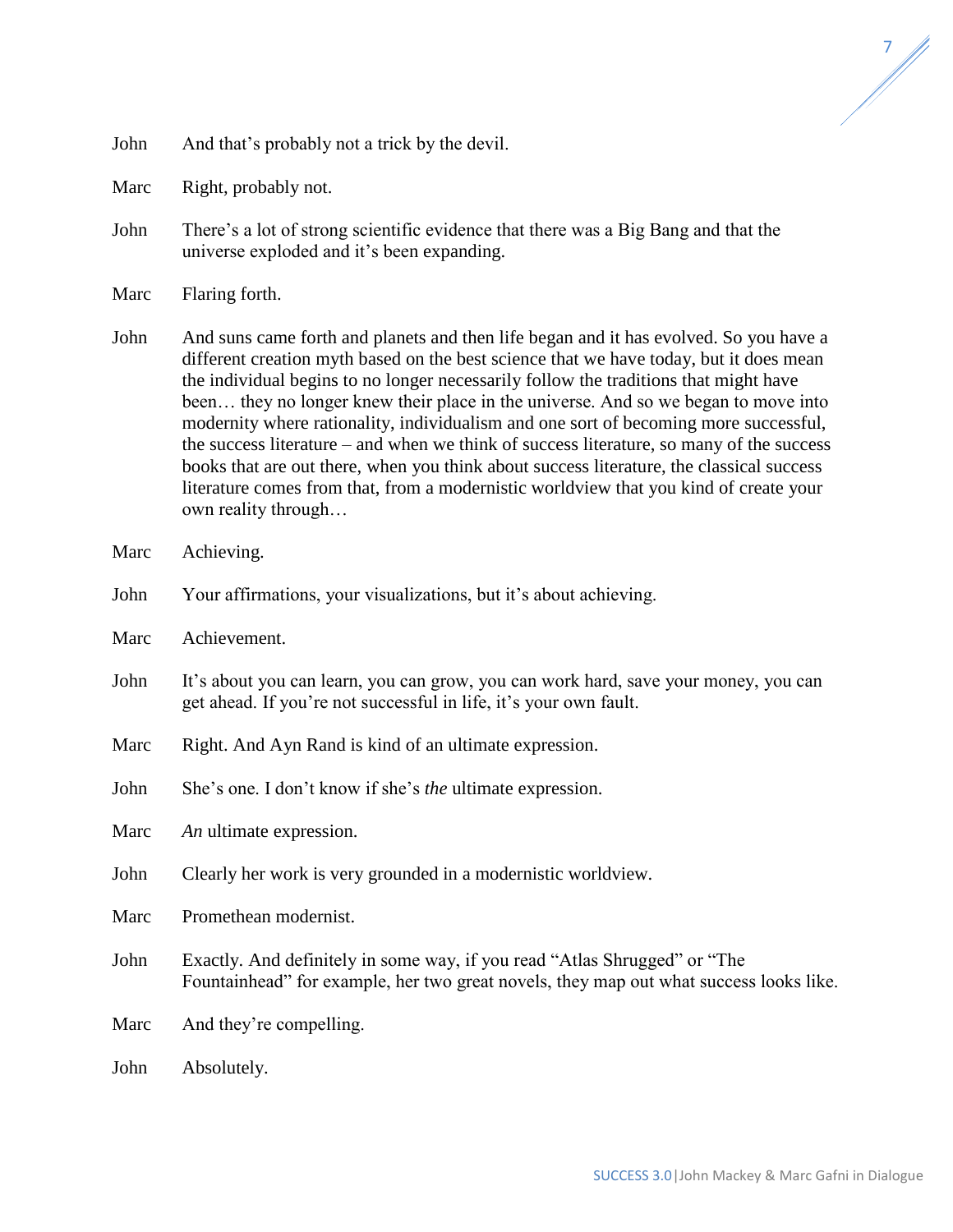Marc They're powerful.

John They are compelling, because she was a very powerful writer and she put forth a very romantic vision of modernity, a striving with your rational mind to learn and to…

Marc To refashion the world in your own image.

John Yes, exactly, as you say, Promethean.

Marc Promethean.

John Yes. So, I mean, I've read dozens and dozens and dozens of the classical success literature in the west and it does come from that modernistic viewpoint, but clearly some of the ways that we see that manifest today, I mean, wealth is one when we think of a successful person.

Marc Yeah, absolutely.

John Or, as the cliché says, if you're so smart, how come you're not rich?

Marc Right. I'll keep that in mind, John.

John I wasn't speaking specifically to you, but the point is that wealth is one of the measurements in modernity for success.

Marc It's a new metrics.

John It's a metrics, that's right.

Marc The other metrics were following the Commandments.

John In traditional society, being wealthy may not, you know, it's harder for a camel to pass through the eye of a needle than for a rich man to get to heaven.

Marc Someone should coin that, that's good.

John Yeah, I think that was coined.

Marc Yeah, maybe.

John I won't take credit for that one.

Marc But it was coined, meaning it was the standard of value.

John Yes, but it's not of course just wealth. It's really an achiever society. So you could be successful in this society, but it's individual achievement, so you could be an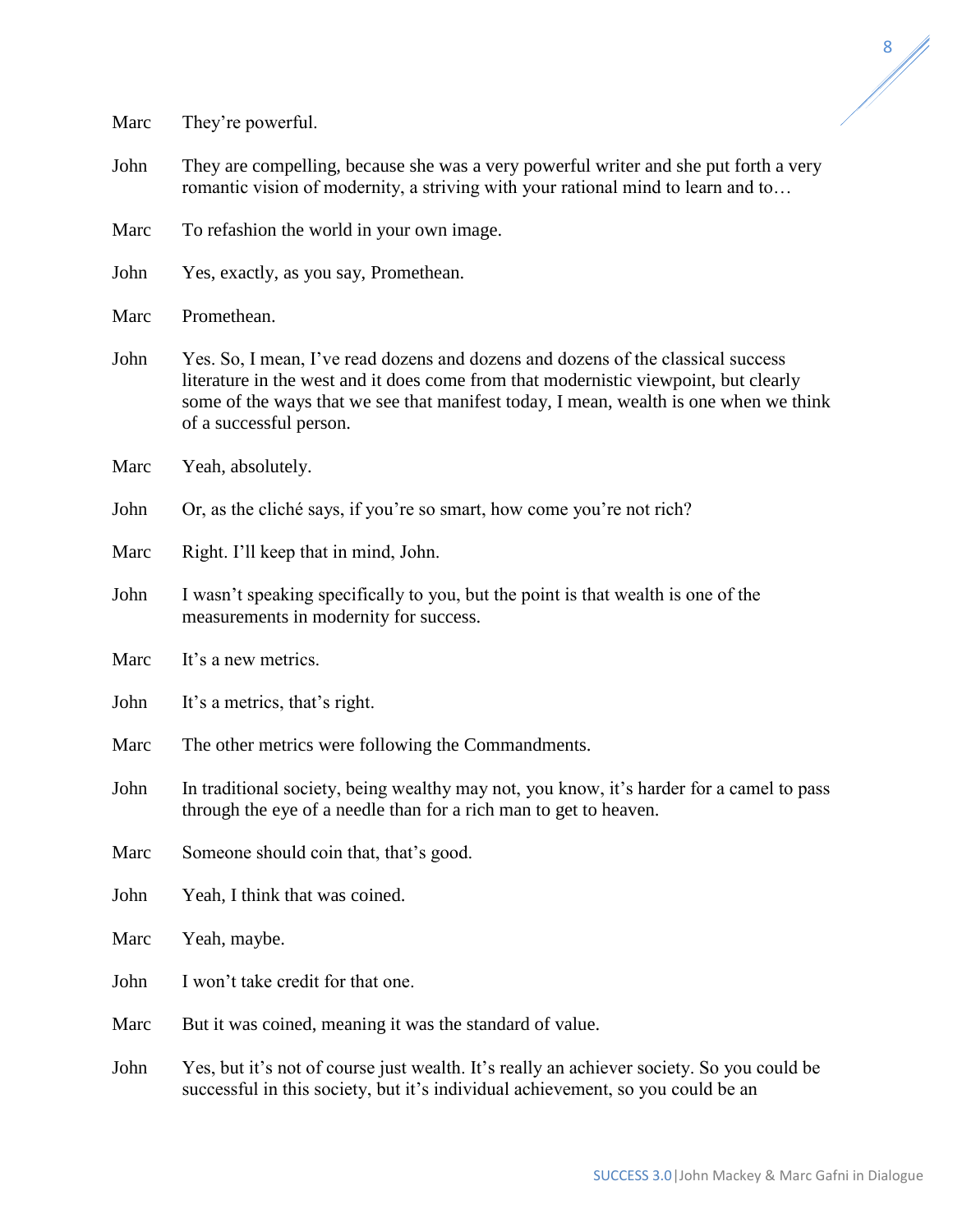Olympian. You could be a Michael Phelps. You may not get rich if you win gold medals in swimming, but you are a success, because you have had outstanding achievements. So you could be, if you're famous in some way, a successful actor or actress. You make your mark.

- Marc You make your mark.
- John You make your mark. You're an achiever. You become a doctor or you become a lawyer or you become a documentary filmmaker and your films are successful. The thing that the modernistic worldview really admires and is considered success is the individual goes out and really accomplishes something on his or her own and makes a difference in the world in some way or another. Wealth is one measurement.
- Marc Wealth is one metrics.
- John But it's not the only one, but it is one that's commonly used.
- Marc Okay, great. So let me kind of be Columbo for a second, just recapitulate and get it straight here. So 1.0 is modernity. Modernity has this move from communion, the revealed truth of the community, to a more individual expression. Of course the word 'self' actually first appears in the dictionary in the Renaissance. The word 'self' doesn't exist. Fame, you know, Jacob Burckhardt has a great essay that fame actually appears as an idea in the Renaissance. And today the most potent example of it, both in its negative and positive form, People Magazine, what do you do to get into People Magazine? You're famous, but it means you've made your mark, you're standing out in some way, you've achieved.

Now, there's a notion of excellence. There's a clear notion of excellence in modernity, which means that there's still a standard against which you're measured, but the metrics has changed. So premodernity or traditional has its metrics, has its clear metrics of success, which are defined in the success literatures of the Bible, the Koran. Now there's a new metrics of success which still has universals, but those universals are achievement, standing out, realizing yourself, making a mark, and we've moved from communion to a much stronger notion of individuality. So we now have to justify communion. So we created, for example, in the west a social contract, which means I give up parts of my rights in order to allow for a community, but there's no essential notion of community. The community in the west, of course, supports the individual.

So that's our modern period. And we're all shaped by it. We're all formed by it in a very powerful way. And as you point out implicitly, actually the notion of success literature, that actual very term is a term that is modern. And each – last sentence – each new period, so this new developmental period, modernity, of course rejects a big part of the earlier success literature.

John Arguably that even using the phrase or term 'success literature' for either traditional or for postmodern, they would not be comfortable with that.

SUCCESS 3.0|John Mackey & Marc Gafni in Dialogue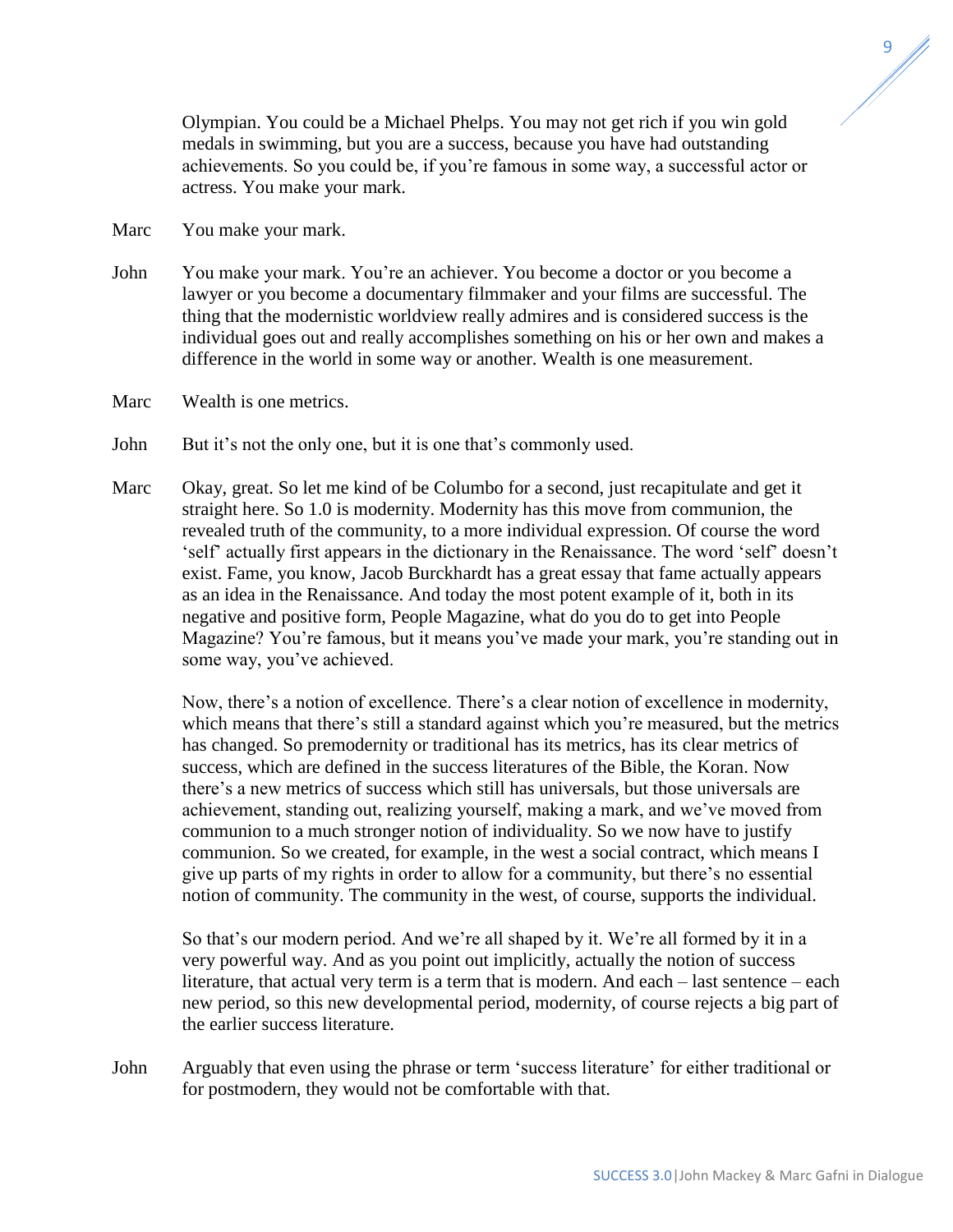Marc Right, it's a modern imposition.

John Because both in a sense reject success as something to aspire to. They don't like that word, because the word is so closely associated with modernity. But that being said, just because they don't like it doesn't mean they don't have their own…

Marc They don't have it.

- John They have their own vision of what success looks like. They just don't want to call it success.
- Marc Right. And one of the things we're doing is we're actually liberating the word 'success' from its narrow modern connotation and we're saying, oh, actually everyone has a vision of success. And just to double-click for one moment on that last point before we move, that whenever you have a new level of consciousness, until we get all the way up there it's always rejecting the previous level. So there's an enormous antipathy and enormous discomfort or even anger or hatred, depending on what level you're at, in modernity of anything which is traditional. And so, for example, the classical liberal modern world doesn't think much of the traditional world, and anyone who has traditional values is somehow suspect, messed up…
- John A great example of that is in a lot of ways the atheism as a passionate expression of somebody like Christopher Hitchens, for example.
- Marc Right.
- John Or Richard Dawkins.

Marc Or Sam Harris, that gang.

John Yes, that's right. They are well-grounded in sort of that modernistic worldview, because they are rejecting the traditional society vehemently.

Marc Vehemently, and they're angry.

- John They're angry about it. You've misled people, and God is not great, and you guys have slaughtered millions of people, your inquisitions...
- Marc You're bad.
- John You're bad.
- Marc We're good.
- John Yes.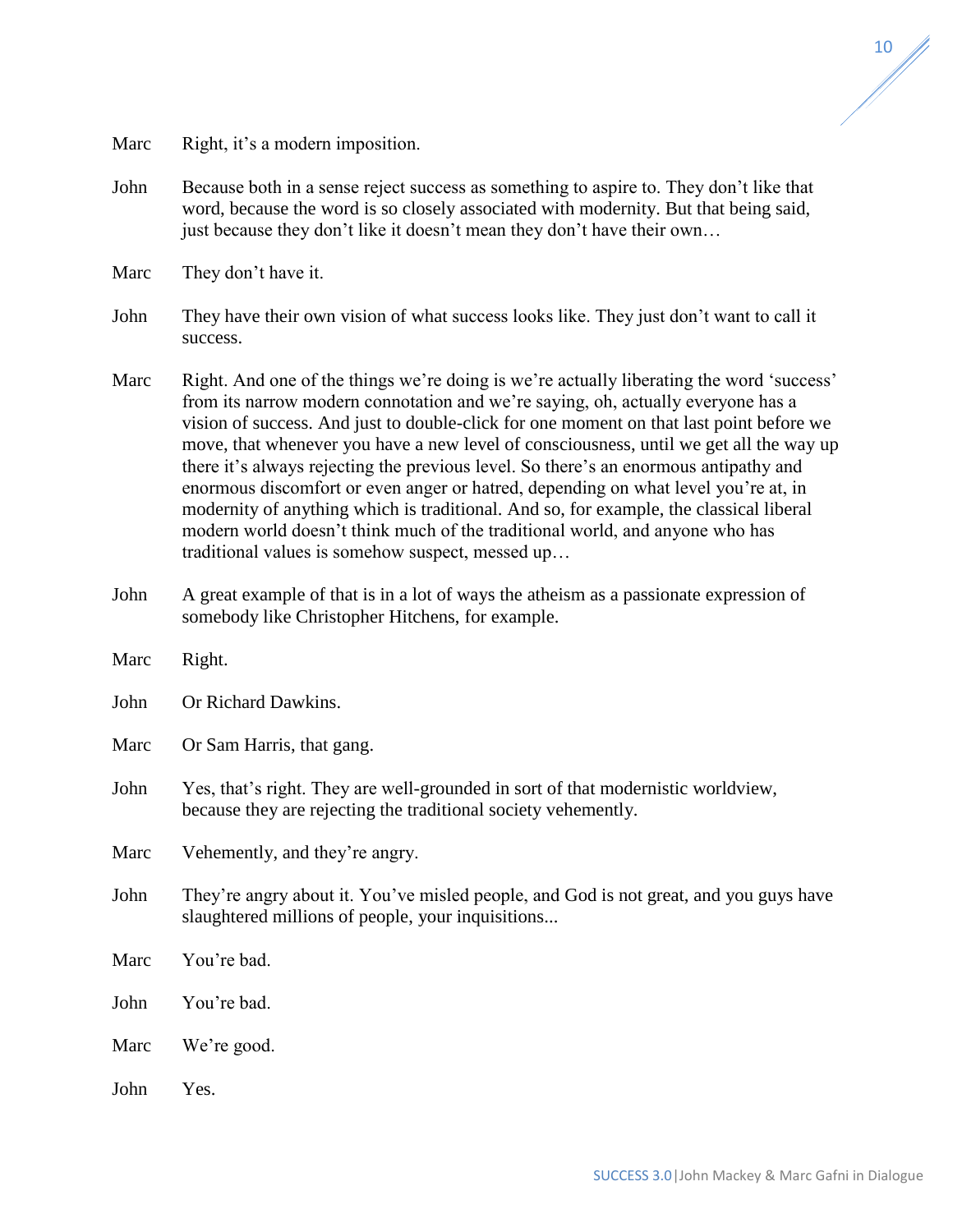John We're rational scientific beings who see the world as it really is and you're a bunch of naïve fools. Marc Naïve fools and bad. John And bad. Marc It's not just naïve. You're bad. John That's right, you're bad. Marc So, paradoxically, just like the traditional literature said, "This is the good and this is the bad," so it's rooted in a very sharp duality, actually the modern literature which says, "No, no, we're not making people bad," actually it's not true. The new modern success literature makes lots of people bad, precisely anyone who's not modern. And as we move towards a more Integral vision, as we move towards success 3.0, one of maybe the demarcating characteristics – we're not there yet – of success  $3.0$  is that it will actually include the best dimensions of each. John Right. Marc So it's kind of just good to note along the way, like, wow, okay, so modernity really excludes all of the traditional views. John Certainly early modernity does. Marc Early modernity. John And I think as you go to this next level in your own both individual and cultural evolution, you have to contrast what you are now with what you were, and that often means rejecting what you were. Marc Because that's how you grow. John Exactly. And later on, as you get more comfortable, you can begin to integrate it back in. And as you integrate it back in, you're now in a position actually to continue to grow and evolve.

Marc You're bad.

Marc Right. So before we go to success 2.0, let's just double-click on your last two sentences to make sure I got them straight, because it's a key developmental line and it takes Columbo a little time here. So what, John, you just pointed to was that within every person and every moment and culture, there's always three steps when you move from one level to another level. There's identification, disidentification and integration.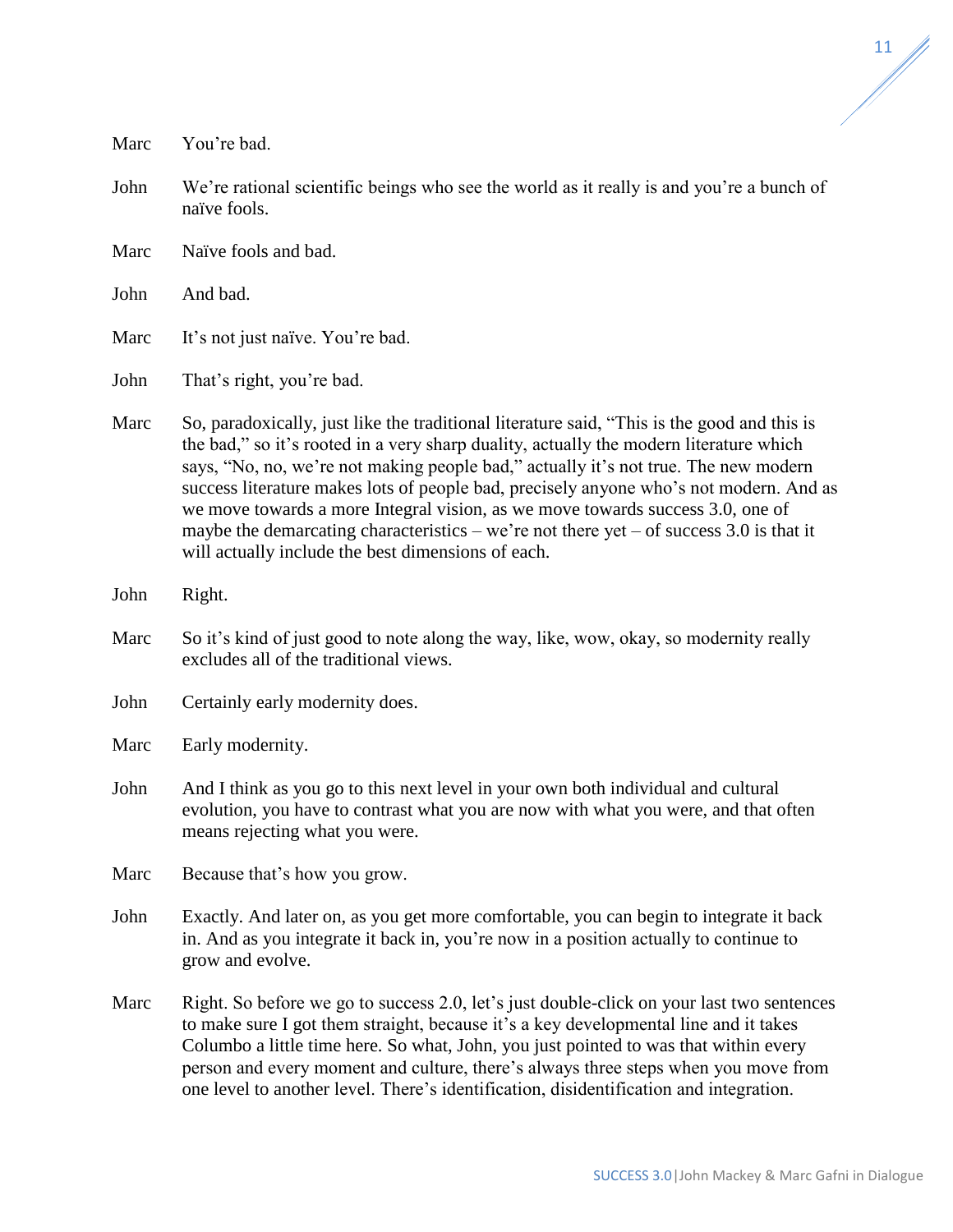John Right.

- Marc It's like I'm identified with my family system. Family, that's all I have. Then I'm really mad at my family, I'm an adolescent. I've now disidentified. I've rejected them. Mom, dad, I don't even know who they are. And then hopefully I come back in my mid-20s, early 30s, I now have a kid, there's like a grandfather. Oh, I'm reintegrating in the system. So the same thing when we move from levels of consciousness. I'm traditional. I then disidentify with traditional. I'm now modern. But if I actually want to go the next level I'm going to have to be able to reintegrate something about the traditional, because that's the three-part dance step of developing consciousness, of evolving consciousness. So, cool, so we've got that.
- John Well done, Columbo.
- Marc Yo, got to have a job, man. Got detective, it's the only thing I could get a job at, wanted to be a teacher. Anyways, so success 2.0, so now we're from modernity to success 2.0. Where does that take us?
- John That takes us to postmodern consciousness and the early stages of that, of course, like we just said, is a hearty rejection of many of the aspects of modernity. So how is it rejected? Well, we see the environmental movement is largely a somewhat rejection of things that produced the modernistic age, a rejection of fossil fuels which create carbon dioxide which results in climate change and so that's not good. It creates inequality. Some people get rich and other people stay poor, and that's unfair and so they reject that. They reject the whole idea of trying to be rich as something to aspire to.
- Marc Napoleon Hill, let's get rich...
- John Yeah, "Think and Grow Rich" is not literature that's coming from postmodern consciousness…
- Marc That's correct.
- John Because that is selfish and greedy and way too individualistic. So that postmodern consciousness, it's moved away from the individualistic. It still has an individualistic thing, but it's trying to reintegrate back in the community.
- Marc Moved away from achievement maybe.
- John Yes, well, achievement as defined by modernity.
- Marc Right, achievement as defined by modernity, thank you.
- John Yes, exactly, on an individual basis or on a wealth basis, but there's a different kind of achievement.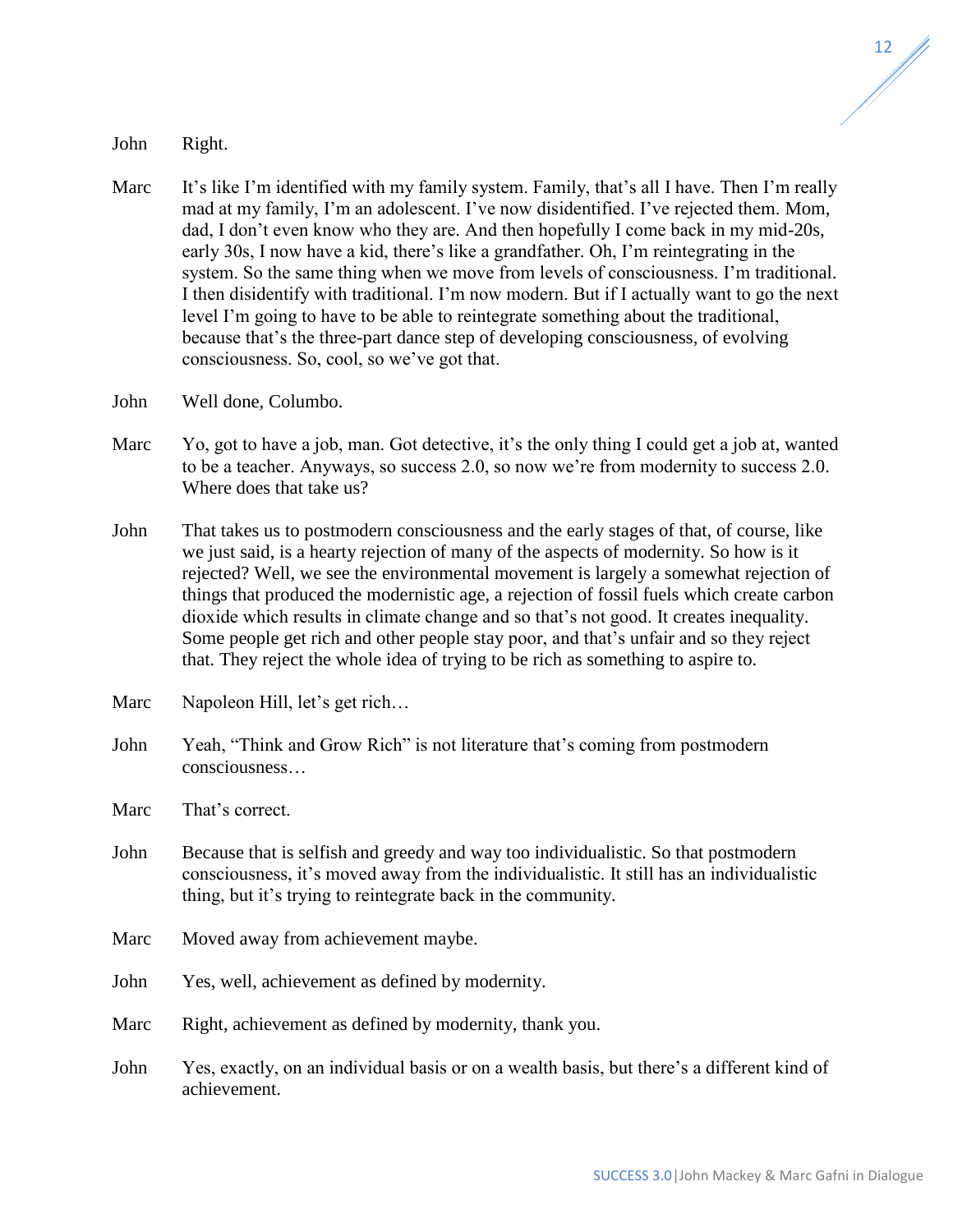- Marc People always bring achievement back in through the backdoor.
- John Well, it's because I think to a certain extent to talk about success, whether it be traditional or modernistic or postmodern, there is something that you're striving for, and if you achieve it then you're successful.
- Marc Right. There's always an implicit success metrics, always.
- John Yes.
- Marc Even when you throw it out.
- John Although I would say there is an aspect of postmodern which we call a slacker consciousness, which is a rejection of any type of striving whatsoever, but I see that as just a step along the way, part of you might say the disidentification. So if you disidentify with, well, I'm not going to go through that rat race to get my Ph.D. or get my medical degree or get my MBA.
- Marc I'm going to be a ski bum.
- John Yeah, I'm going to be a ski bum or I'm going to just hike a long distance, backpacking all the way, everywhere, or I'm going to hitchhike around the world.
- Marc Exactly, that's postmodern consciousness.
- John Yes.
- Marc I'm not in the rat race.
- John Yeah, but I would say that's an early stage of disidentifying with it. I'm not in the rat race. I'm not in this achievement mode. But I think over time as it evolves, one of the ways you can recognize what success looks like at any type of these levels or altitudes has to do with who do you admire, because everyone has heroes that fall within the framework. So someone within traditional society would be somebody, like for your traditional Christian they might admire someone like Billy Graham. If you're Catholic you might admire the Pope or bishops or some missionary that goes to China or Africa and helps bring the true path to people. In the modernists the heroes would be people that achieve great things, whether they make great medical breakthroughs or there could be in the early days somebody like Andrew Carnegie or John Rockefeller or Andrew Mellon. Now today people like Steve Jobs is a great example.
- Marc Bill Gates.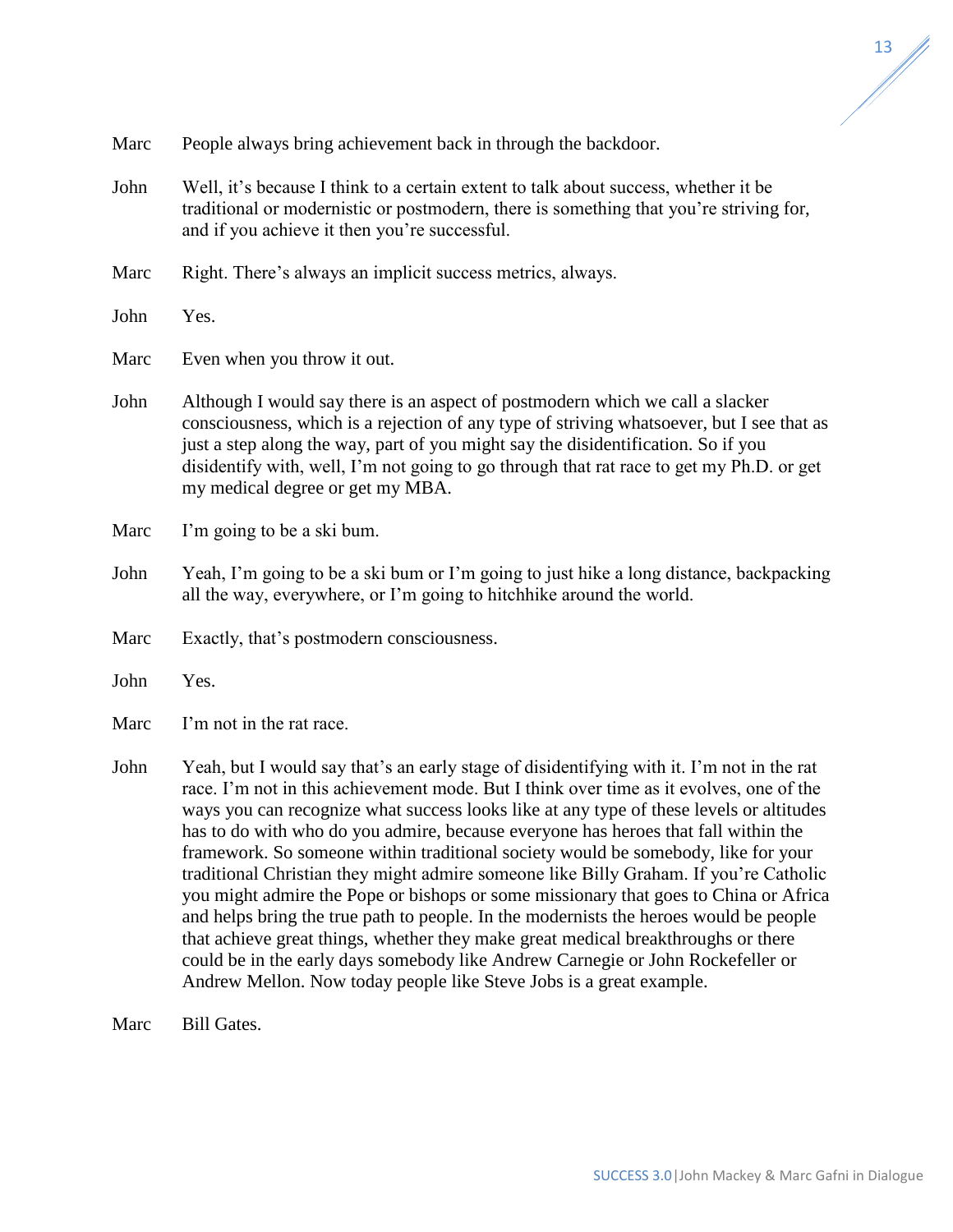SUCCESS 3.0|John Mackey & Marc Gafni in Dialogue

- John Bill Gates, Warren Buffett. It can be great scientists that have made technological breakthroughs or doctors who have come up with special cures, but these are the people we admire.
- Marc Do famous authors have a chance?
- John Yeah, famous authors, absolutely.
- Marc Okay, I was just checking if authors have a chance.
- John Of course. So when we get into that postmodern and you ask who their heroes are, I think Obama is a hero or he has been or he was early on. A lot of people seem to be disillusioned with him, but I would say he has been a hero and people still want him to be. I think environmental activists, someone like Al Gore who is out there championing climate change and devoting his life to it, he's a role model for many.
- Marc Martin Luther King.
- John Martin Luther King definitely was or, I might add, Nelson Mandela.
- Marc Nelson Mandela
- John Arguably Gandhi was as well in India. By the way, just as a slight aside, I've just come from India and I was there right when that election occurred.
- Marc Wow!
- John And I've never seen anything like it. That's a phenomenon. The new Prime Minister Modi, he has created a tremendous amount of hope. He's got a huge burden, but it's even bigger over there than the Obama phenomenon was when he got elected.
- Marc Wow!
- John It's quite astounding to have been able to witness it and how excited everybody is. And he's a man of the people, so he's not the traditional… So he's come up, you might say, raised himself up.
- Marc And the ability of a hero to inspire hope, because the hero actually incarnates, the hero is the strange attractor.
- John Now, what's interesting in India, Modi, he would be in the modernistic consciousness, which India has largely been a traditional society, and so he is pointing the way towards greater prosperity and modernity, better infrastructure.
- Marc India is clearly grasping for modernity.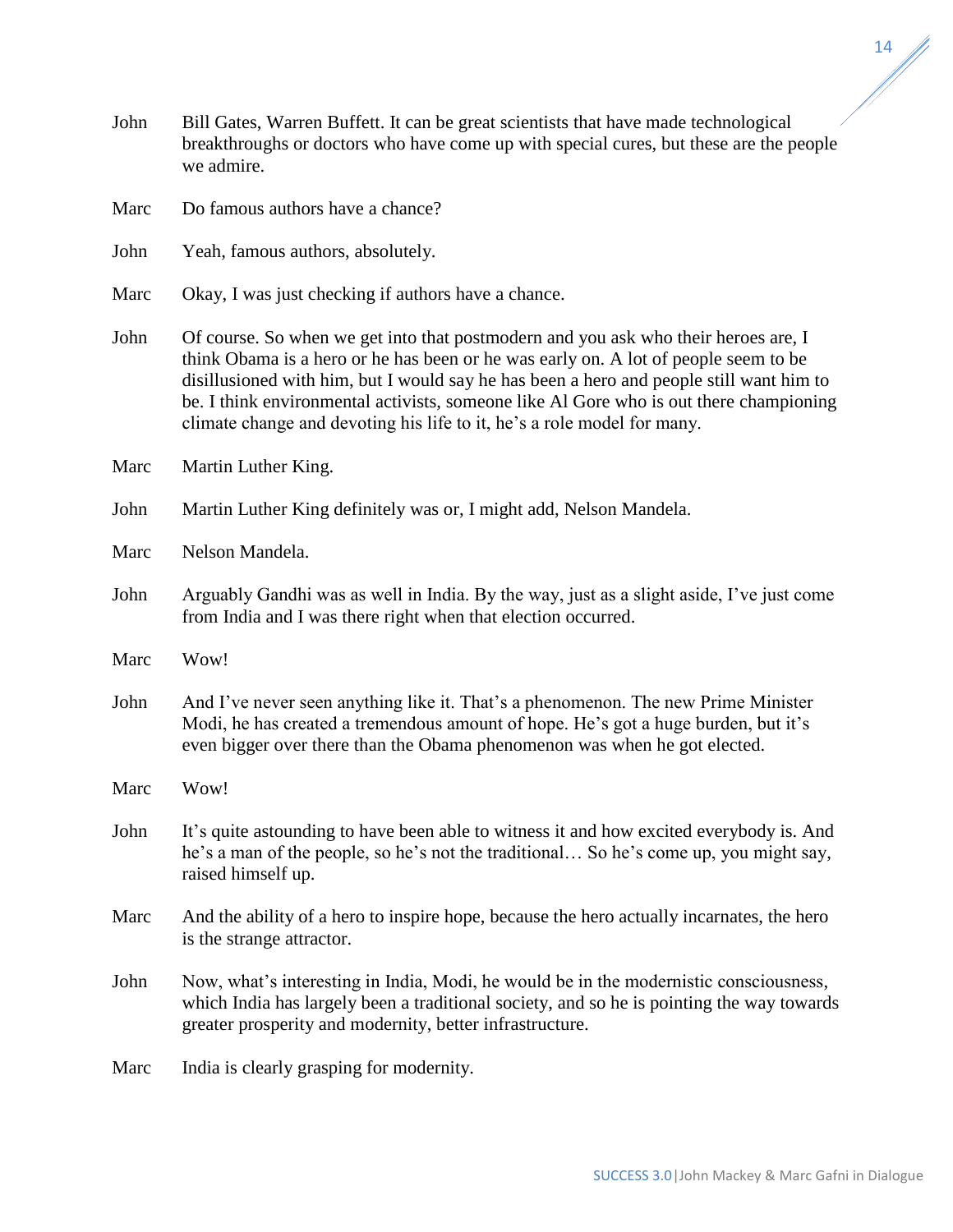

//

| John | Exactly, as China is and much of the developing world. Modernity is the next stage.<br>They can't just jump to postmodernism. They have to go through their own<br>developmental stages. Anyway, so back to postmodern and the heroes are those<br>individuals who are community-oriented and put forth                                                                     |  |  |
|------|-----------------------------------------------------------------------------------------------------------------------------------------------------------------------------------------------------------------------------------------------------------------------------------------------------------------------------------------------------------------------------|--|--|
| Marc | That's why Obama starts as a community organizer.                                                                                                                                                                                                                                                                                                                           |  |  |
| John | That's right.                                                                                                                                                                                                                                                                                                                                                               |  |  |
| Marc | That's his credential. It's a postmodern credential.                                                                                                                                                                                                                                                                                                                        |  |  |
| John | Or Nelson Mandela spent 40 years in prison, in a sense because he resisted the, well, in<br>this case traditional and modernistic part of South Africa that the white Apartheid                                                                                                                                                                                             |  |  |
| Marc | Right. And the transcendentalists, Thoreau, etc, who created this ethic of civil<br>disobedience are actually the birthers of postmodern consciousness.                                                                                                                                                                                                                     |  |  |
| John | That's right.                                                                                                                                                                                                                                                                                                                                                               |  |  |
| Marc | It starts there.                                                                                                                                                                                                                                                                                                                                                            |  |  |
| John | Exactly, so I think the heroes in some ways are rebels.                                                                                                                                                                                                                                                                                                                     |  |  |
| Marc | Right.                                                                                                                                                                                                                                                                                                                                                                      |  |  |
| John | They're rebels against modernity, but they put forth a vision of the way the world could<br>be, the way people could be that lead to greater tolerance, greater harmony, less racism,<br>less sexism, caring about animals, caring about the global environment.                                                                                                            |  |  |
| Marc | Including animals is a big postmodern move.                                                                                                                                                                                                                                                                                                                                 |  |  |
| John | Absolutely.                                                                                                                                                                                                                                                                                                                                                                 |  |  |
| Marc | Right, absolutely.                                                                                                                                                                                                                                                                                                                                                          |  |  |
| John | So it's a much more inclusive view. That's what inspires people to not have anybody<br>marginalized or excluded, that all human beings deserve dignity and are worthy of<br>respect. And so part of that postmodern vision is very inspiring and very ennobling.<br>Some of them of course, the more radical adherents, have their own sort of selective<br>intolerance for |  |  |
| Marc | As shadow, because of course every one of these, traditional, modern and postmodern,<br>0, 1.0 and 2.0, all have their light and shadow versions.                                                                                                                                                                                                                           |  |  |
| John | Yes.                                                                                                                                                                                                                                                                                                                                                                        |  |  |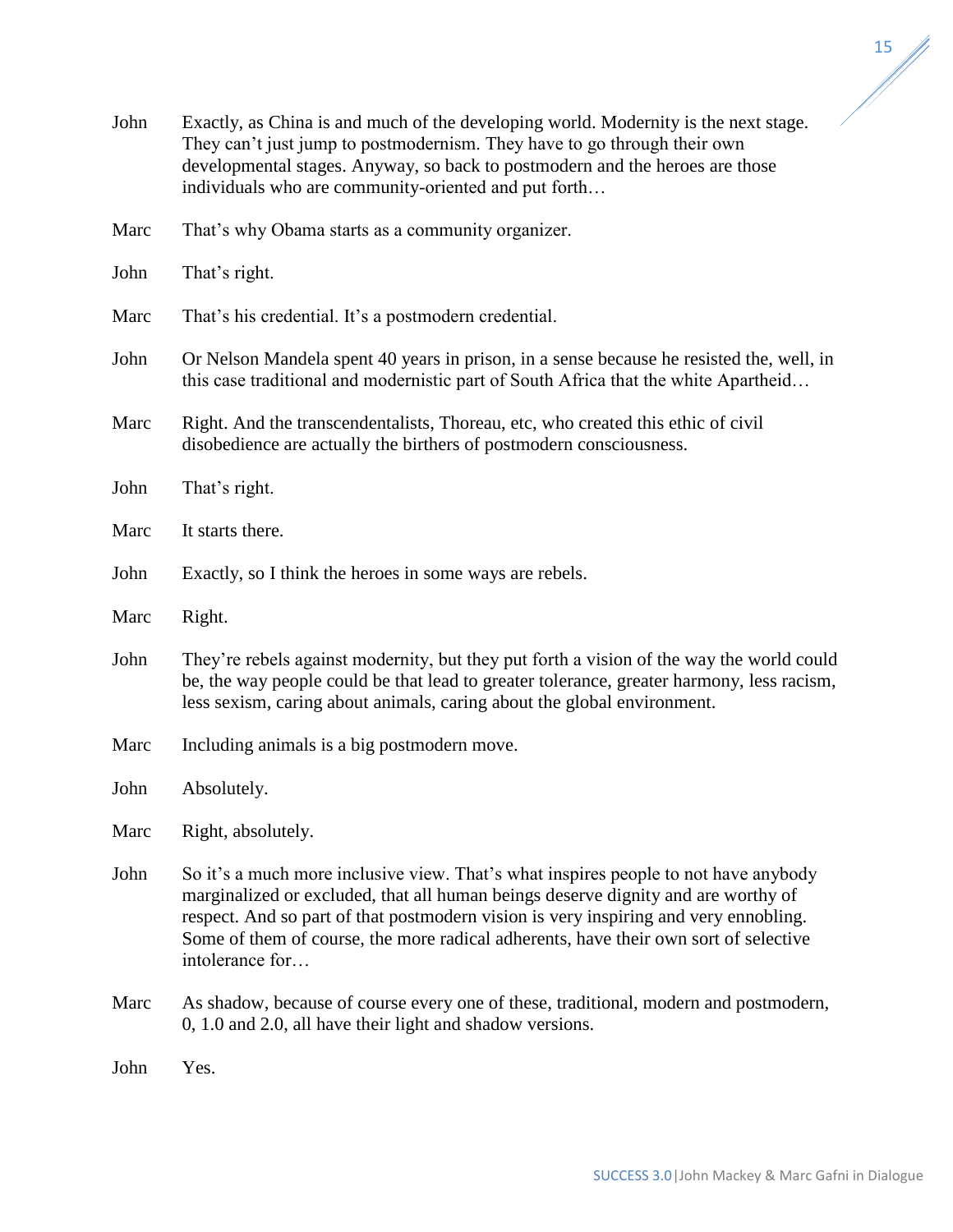| Marc | We have to look at each one. So what would be the shadow version of postmodernity?<br>What would be its shadow expression?                                                                                                                                                                                                                                                                                  |  |
|------|-------------------------------------------------------------------------------------------------------------------------------------------------------------------------------------------------------------------------------------------------------------------------------------------------------------------------------------------------------------------------------------------------------------|--|
| John | I think there's many of it. I think it's, well, of course the carte blanche rejection of<br>modernity, not integrating the good of it.                                                                                                                                                                                                                                                                      |  |
| Marc | There it is again, right? In other words, postmodernity, new level, completely rejects all<br>the values of modernity.                                                                                                                                                                                                                                                                                      |  |
| John | Yes, so that all fossil fuels are evil, although fossil fuels are how we are escaping<br>poverty. It's the energy source, at least as it exists now. The renewable are not capable<br>of                                                                                                                                                                                                                    |  |
| Marc | They're not getting us there.                                                                                                                                                                                                                                                                                                                                                                               |  |
| John | They're not going to get us there. They're not going to get India out of poverty.                                                                                                                                                                                                                                                                                                                           |  |
| Marc | Right. And you've got this great quandary. So how do you say to India and China, hey,<br>we got out of poverty, which is the great postmodern desire, beautiful, holy, sacred<br>desire                                                                                                                                                                                                                     |  |
| John | We did it with coal and oil.                                                                                                                                                                                                                                                                                                                                                                                |  |
| Marc | We did it with fossil fuels, but actually you guys can't do it.                                                                                                                                                                                                                                                                                                                                             |  |
| John | Yeah.                                                                                                                                                                                                                                                                                                                                                                                                       |  |
| Marc | How do you tell an engineer in China, "Actually, you don't get a car." So that's the<br>paradox here which we're kind of working with. And it's this huge issue because<br>there's this success literature, beautiful success literature which says, okay,<br>environment is trumps, but then that success literature, what it does is it actually then<br>devalues modernity, and then it's got a problem. |  |
| John | I don't think you can get there from that postmodern consciousness.                                                                                                                                                                                                                                                                                                                                         |  |
| Marc | We're going to have to go higher.                                                                                                                                                                                                                                                                                                                                                                           |  |
| John | We'll go to 3.0. We have to go higher.                                                                                                                                                                                                                                                                                                                                                                      |  |
| Marc | We're going to have to get to success 3.0.                                                                                                                                                                                                                                                                                                                                                                  |  |
| John | Yeah, we're going to have to get to success 3.0.                                                                                                                                                                                                                                                                                                                                                            |  |
| Marc | Right, we're not there yet.                                                                                                                                                                                                                                                                                                                                                                                 |  |
|      |                                                                                                                                                                                                                                                                                                                                                                                                             |  |

 $\mathbb{Z}^2$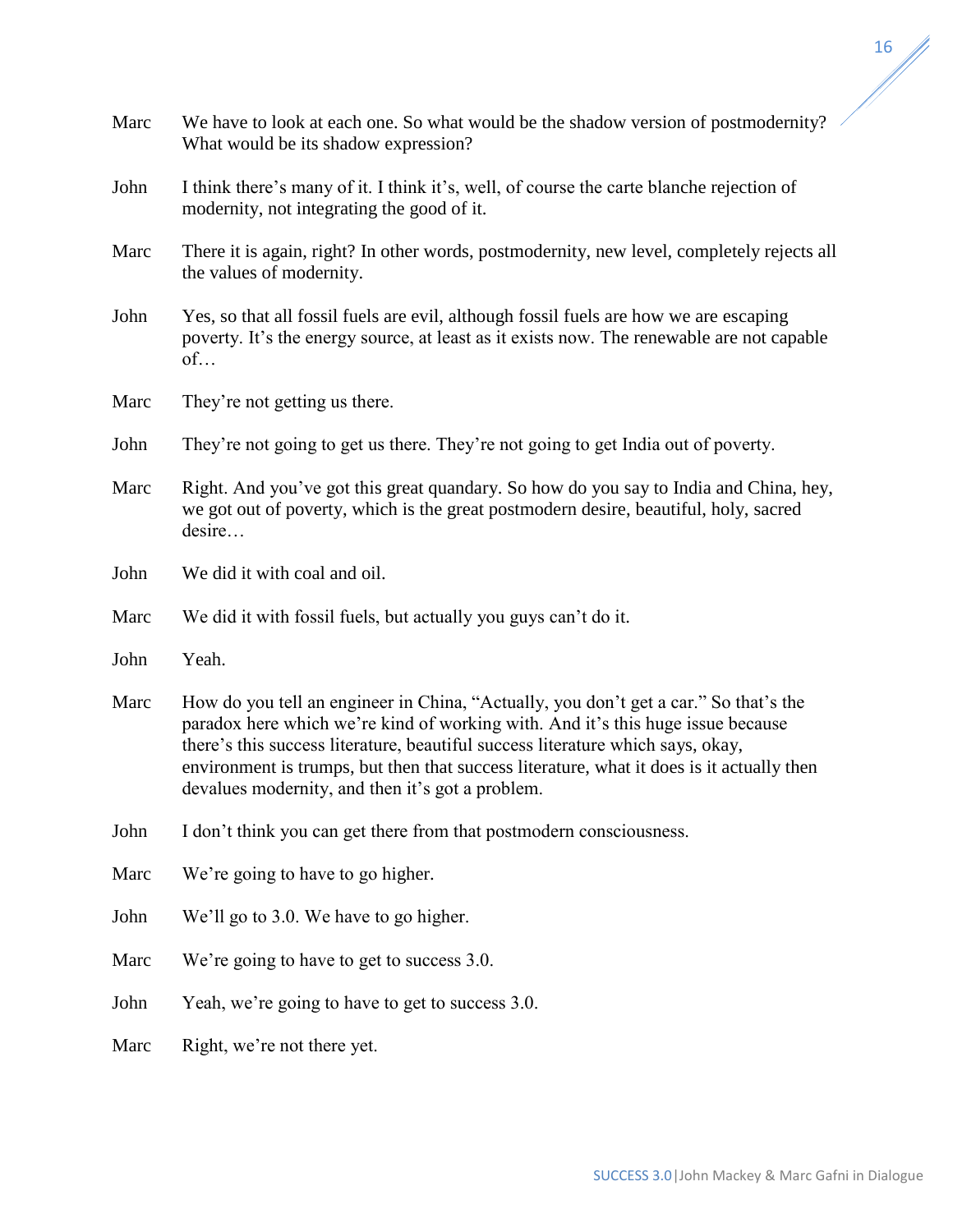- John We're not there yet, but the postmodern, I just say that each one of these levels has a great deal of beauty to it.
- Marc A great deal of beauty and shadow.
- John Yes, exactly. And the postmodern beauty is the inclusiveness and the care for marginalized people, animals, the environment, things that are being left out, exploited, excluded.
- Marc In other words, expanding circles of care...
- John Expanding circles of care is an excellent metaphor...

Marc Is really what's happening...

- John Which catches a lot of the postmodern…
- Marc At that postmodern. So let me do my Columbo job again and go slowly. So we're at success 2.0. We're at postmodernity. So in postmodernity we've got this move. It seems like there are two things happening. The first thing happening in postmodernity is you've got this utter rejection of universals. So modernity is about universals. So postmodernity comes along and says, actually, it's hyper-individual, but not in the sense of individual achievement, the individual achieves against the standard of a universal, which is modernity, but the beginning of the success literature of postmodernity, there's two parts to it, but the first part is there is no success literature. It's an utter rejection of success per se, and the backpacker is of course the iconic symbol of that rejection of success. So there's no success literature. There are no universals. There's an anger at success literature and there's an anger at anything that is defined by classical modernity structures.

At the same time, hand in hand – that's the paradox of this level of consciousness – at the same time you can't live without a success literature and the noble aspirations of the human being seek to make things better, so this postmodernity which rejects all universal standards of success does introduce a couple of beautiful universals on one level, which is care for the environment, expanding circles of care, gender inclusion. But then what's then introduced is this paradoxical shadow, because then it takes its rejection of universals really seriously, but then introduces its own universals – environment, gender inclusion, etc – and makes those almost absolutes.

So anyone who's not in line with those absolutes is somehow heretical, just like at the modern level. If you're backpacking, in a modern consciousness, what are you doing? You're out of the story. And if you're premodern or traditional and you've rejected either the tribe or the religion, you're out of the story. So, each one of these has their shadow and light.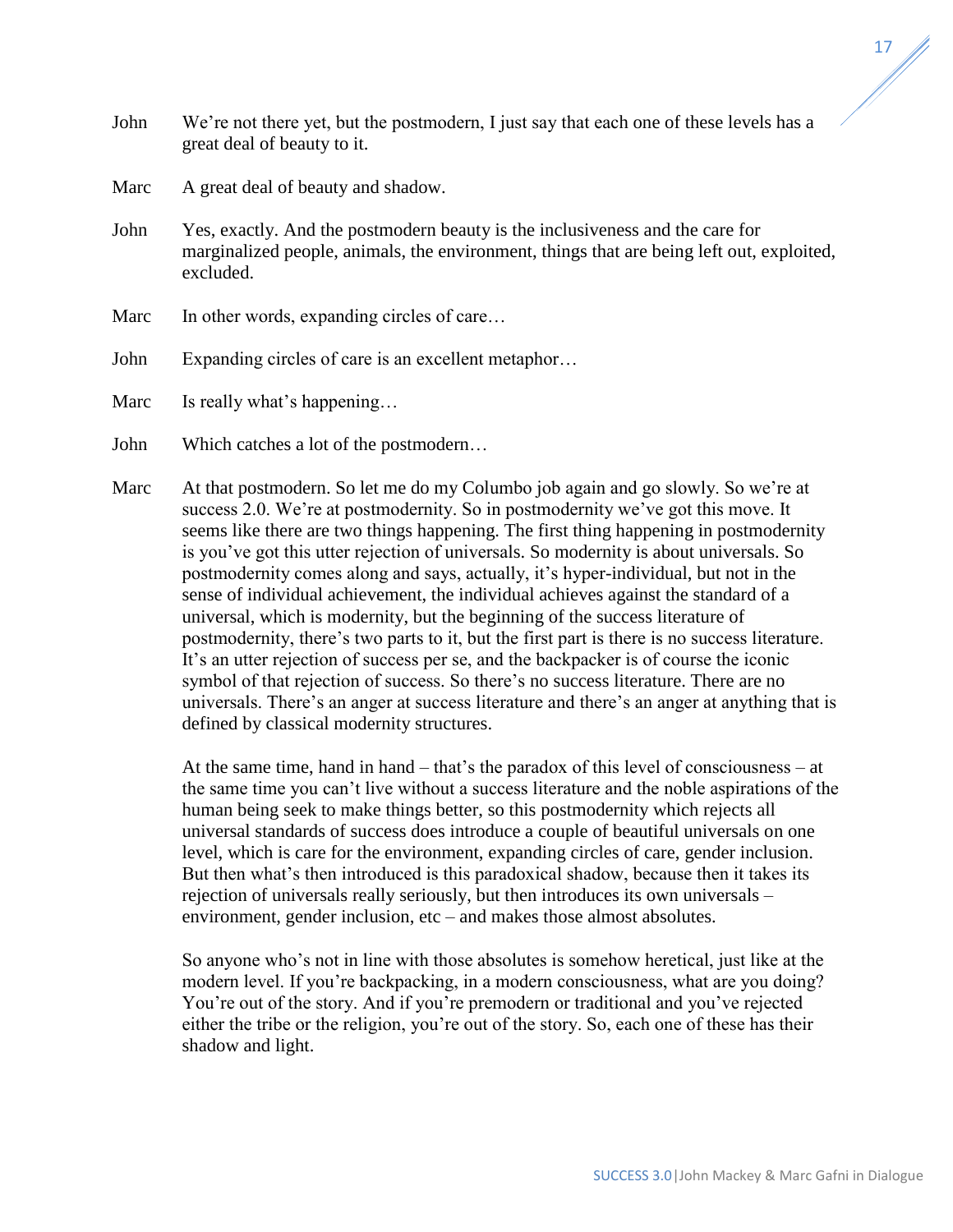So it's a rejection of success literature and then a re-inclusion of success based on a couple of key pressing issues of the time, and we're all glad that Gandhi did Gandhi, and that Martin Luther King did Martin Luther King, and that Al Gore is fighting the good fight. These are all great. And if we move towards an Integral level, we're going to have to look for something that is more whole. We're moving towards what some people call a second tier, an Integral level, a success 3.0, which actually can speak to us and become the new myth of success, the evolutionary attractor, because actually all these levels live in us and the traditional vision of success is insufficient for us.

- John By the way, I think we left one thing important out of the postmodern success.
- Marc Please, let's fill in success 2.0 here.
- John Well, because there were really two manifestations, I think, that the energy flows. One is towards some type of activism as heroic and success is being an animal rights activist or an environmental activist or a political activist.
- Marc So it's a communal activism.
- John Yes.
- Marc So there's this paradox here. So if we can trace this story through autonomy and communion as our categories, so in the traditional world, very little autonomy, all communion, and your achievement is to take your place in the community and to fulfill the will of the transcendent source, whatever that might be. Then you move from 0 to 1.0. You've got modernity. Now the community actually only serves the individual. It's kind of hyper-individualized, but it's individualized in terms of your own achievement. It's not the community activist. It's your own achievement.

Then postmodern does two paradoxical moves. One is it's all individualized, but not in a sense of achievement, in the sense of no one's going to tell me what success is, I'm going to do what I want, I'm going to follow my bliss. At the same time it reintroduces activism, so there is achievement, but in a very beautiful way. It's an ennobling activism which is for the sake of the larger… you know, for animals, I'm marching in Selma, Alabama. So there's this communion and this kind of hyper-individualism, not for achievement, but for 'no one's going to tell me what to do'.

- John Think about the great achievements of the postmodern consciousness.
- Marc Right.

John Civil rights, women's empowerment, environmental consciousness and activism.

Marc Blogging on the Internet.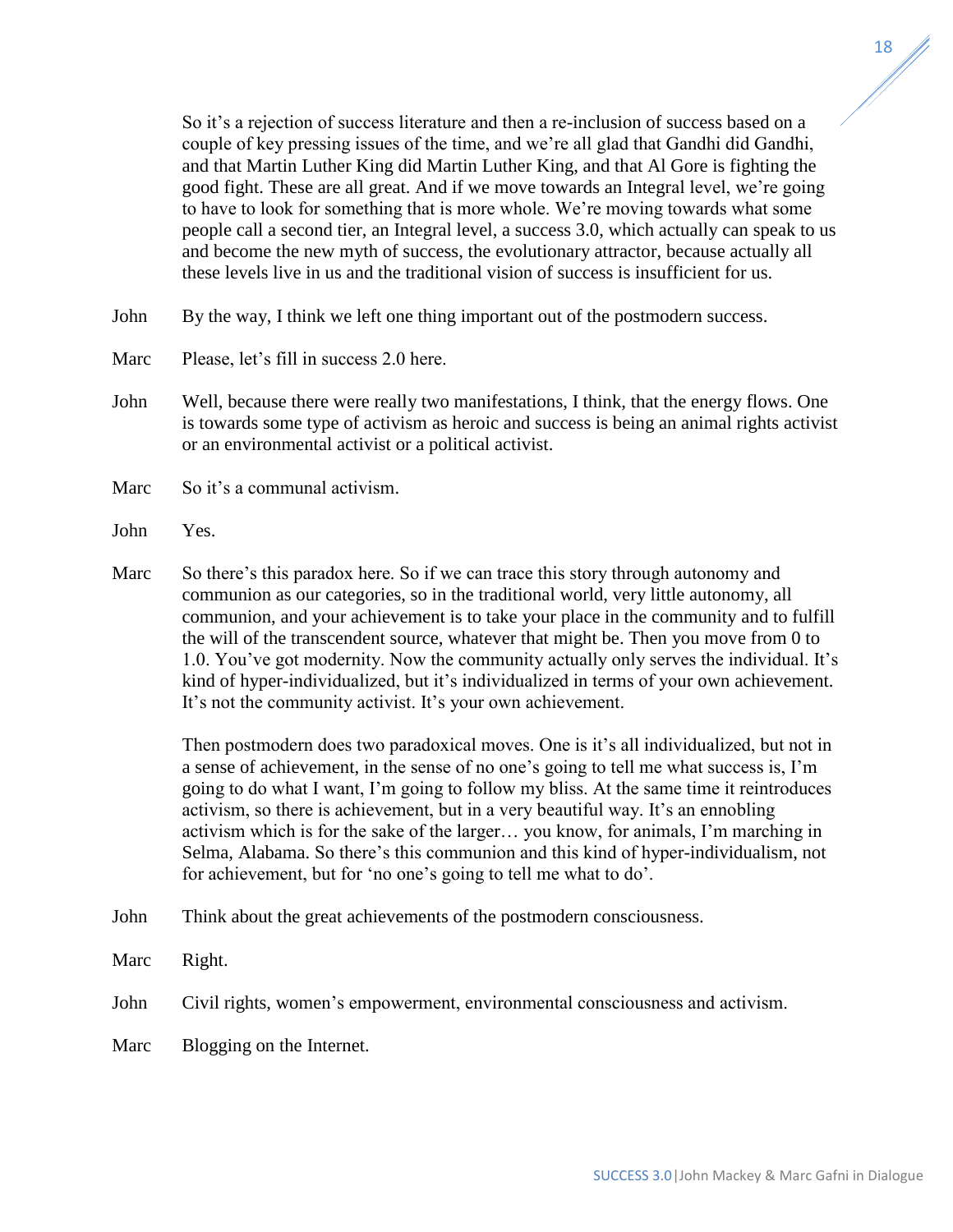- John Animal rights. There's another whole trend besides activism, another flavor of postmodernism, which I would say whereas the modernistic consciousness is very outer-directed, it's very focused towards that individual success which involves a lot of activity and doing, there's a part of the postmodernists that rejects that type of striving in the external world to make your mark. We move back towards a spiritual perspective. So you could say I think the whole New Age movement, for example, is definitely…
- Marc Being, *vipassana* retreat.
- John Yes, exactly.
- Marc Stepping out of the achiever consciousness.
- John Yes, exactly, that's definitely postmodern.
- Marc Beautiful.
- John So there's two paths.
- Marc Two moves.
- John One is the activists for the sake of the community and the other one is the going from achiever in terms of status to inner development, which was neglected at modernity.
- Marc Modernity is exteriors.
- John I remember in my own life, for example, I think in our generation to a certain extent or my generation, my parents went through the Depression, went through World War II. Their whole dream was, you know, move to the suburbs, have kids, work hard and build a life, be good parents, and that was their idea…
- Marc Of success.
- John Of success. Now the kids grow up and they think, god, this is so shallow. You're out here in these suburbs. You don't have any inner life. You go to church, but it's just a ritual. You don't believe it. You're not living it. You don't have any real spiritual experience.
- Marc No interiors.
- John Yeah, no interiors. It was very exterior focused. So I think a lot of boomers began to go back within, and also because it was part of their rejection of modernity and upset their parents if they went and lived in India and followed a guru or shaved their heads, doing Hare Krishna dances.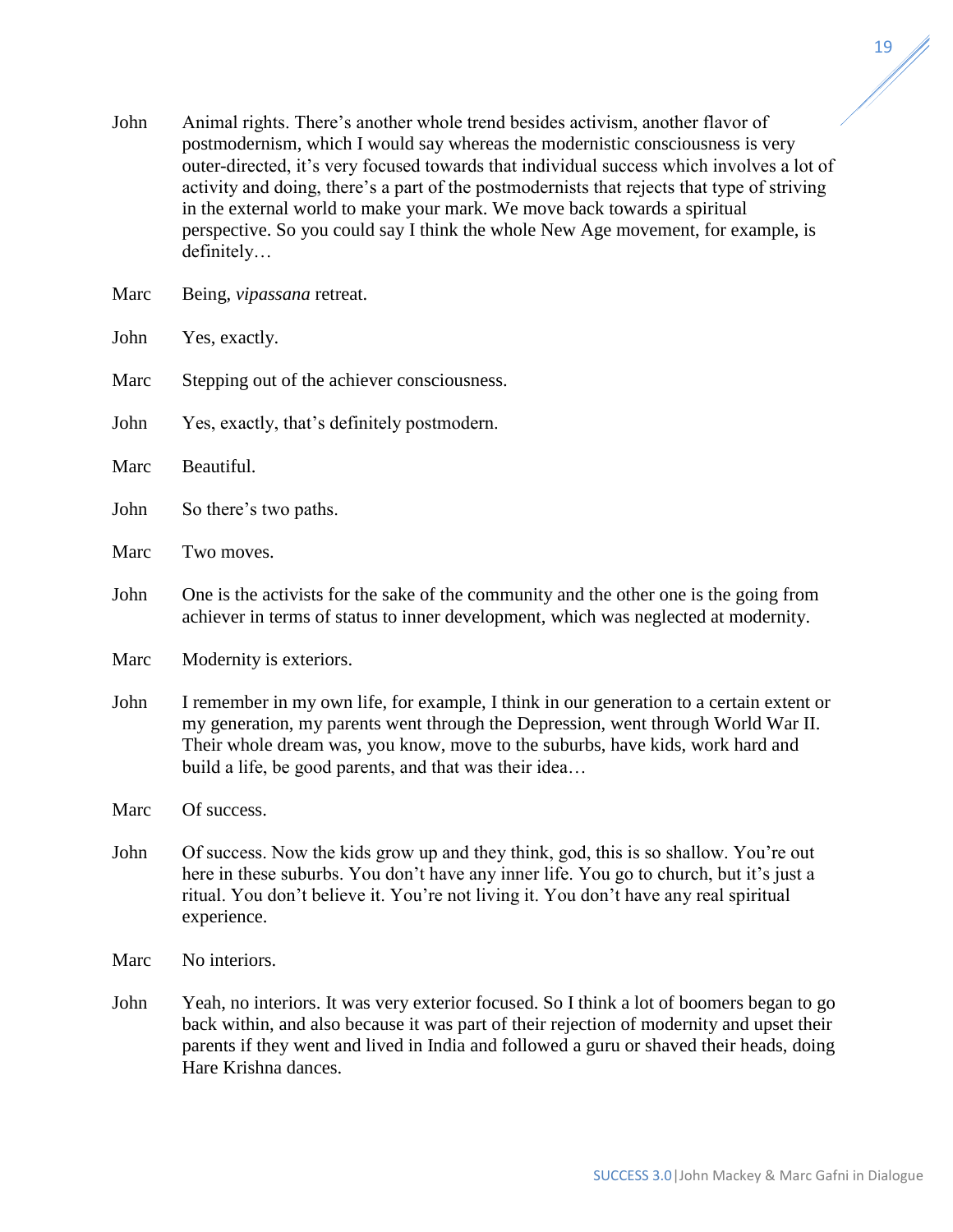Marc So it was a good expression of rebellion.

John Yes, exactly.

Marc So you've got this paradox. It's a 'me' generation of boomers. At the same time it's moving inwards.

John Yes.

- Marc And at the same time it's got the sense of communal activism. And this is really important, because levels of consciousness are not rational structures that have been worked out cogently. They're different expressions of yearning that often contradict each other and live together in an individual.
- John And you might say also at each of the levels of consciousness as it evolves, each of them focuses in certain areas, and so other things were often neglected. And the generation that comes up behind it senses this isn't complete.
- Marc We've got to evolve this story.
- John Yes, we've got to evolve this story. And that's why evolution occurs, is that at each of the levels there's somewhat of a dissatisfaction, there's an awareness. It may be a tacit awareness. It may not be explicit, it may not be conscious, but the yearning, as I yearned when I was in my early 20s, is I said, "There must be more to life than this."
- Marc Right.
- John And as you say, as I say, I followed my bliss or followed my heart, went my own direction. My path ended up being becoming an entrepreneur and I got interested in food.
- Marc You became a grocer.
- John Yes, but I could have gone in lots of other directions. I just happened to get passionately interested in food and that became sort of my work, my *dharma.*
- Marc Yeah. And what you just did right now in the last three minutes was you just introduced success 3.0, because what you did is you stepped outside and you began to look at the entire evolutionary trajectory from outside of it and say, oh, each one of these was doing something important, which is the beginning of post-postmodern consciousness or a kind of Kosmic consciousness or a kind of Integral consciousness, which is exactly what you were just displaying. Let me step out of this. Let me look at this whole thing. Let me see, can I integrate the best of each of these to create this higher vision of success. And that begins to take us to success 3.0.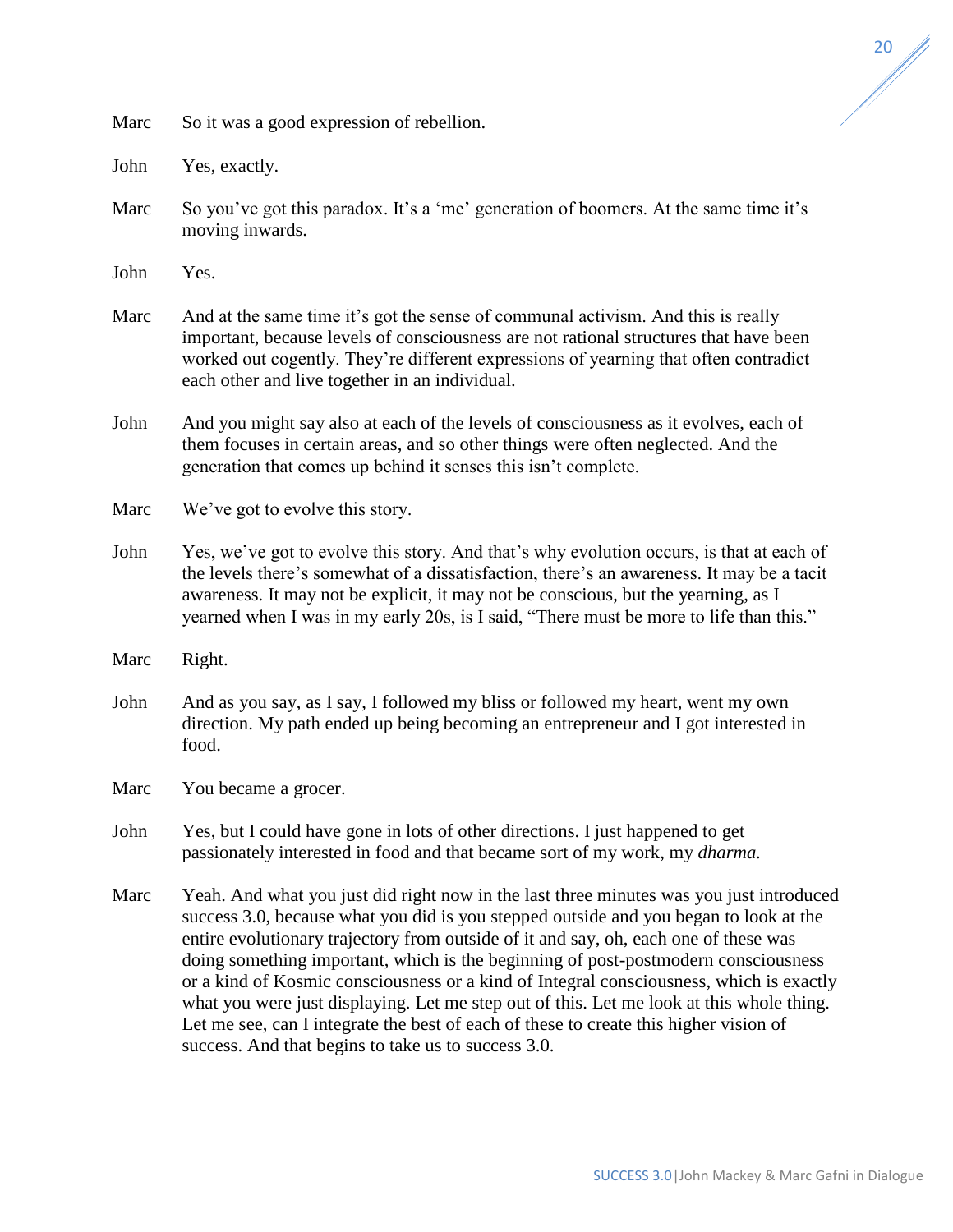And success 3.0, now, we're not going to figure this out ourselves, but we're going to perhaps kind of lay down in our conference. It's really about bringing together people from all over the world. We have, you know, the Vice President's looking at his schedule and wants to be with us, Al Gore, so we'll kind of hear from his notion, Arianna Huffington and your wonderful friend Blake from TOMS Shoes is going to give everyone successful shoes, and Tony Hsieh, Julia Ormond, Alanis Morissette, DJ Spooky. We've got a whole gang. And Shep Gordon I think is coming – they're making a big movie about him now – Alice's Cooper manager who's been kind of a model of success.

We've got this entire array of, I think, 40 major figures, each bringing their vision of success, but all of them are each in their own way moving towards an Integral vision of success, and it's our job to integrate this at the conference, but for now let's see if we can lay down some tracks, like what does success 3.0 need to address? What does it need to answer? What's the beginning of the articulation of that vision? Maybe my last sentence, again in Columbo mode, is just to say I think that the one demarcating characteristic is that it has to be inclusive and at the same time have a hierarchy, meaning it's got to include the best of traditional, the best of modern, the best of postmodern, the best of 0, 1.0 and 2.0, and yet it's got to offer something larger.

And maybe just the last piece I think maybe we missed, John, is just for people listening, just some timeframes. So until the 0 stage is kind of from the beginning of time till, let's say, the Renaissance or the Western Enlightenment. We can mark it there. Then modernity/1.0 starts somewhere around the Renaissance and Western Enlightenment. Then 2.0 really becomes a major feature, 2.0/postmodern consciousness, let's say, the last 40 years, the 60s.

- John Yeah, the 60s.
- Marc Somewhere in the 60s.
- John 50 years now.
- Marc 50 years, thank you, and although I marked it with the transcendentalists, that's just a seeding of it, but it doesn't come into play until the last 50 years.
- John It doesn't get mass consciousness till then.
- Marc It doesn't get mass consciousness. And really in developmental studies, I was talking yesterday with Zak Stein who's our Academic Director at the Center for Integral Wisdom – he's a developmentalist dude – and we were looking at different studies. It's really the last 15-20 years that you have this new Integral consciousness beginning to gain a foothold. In the developmental surveys that you do to collect this kind of information, one of the things you see is people beginning to do what you just did five minutes ago, which is take this broader view and try and find the best of each.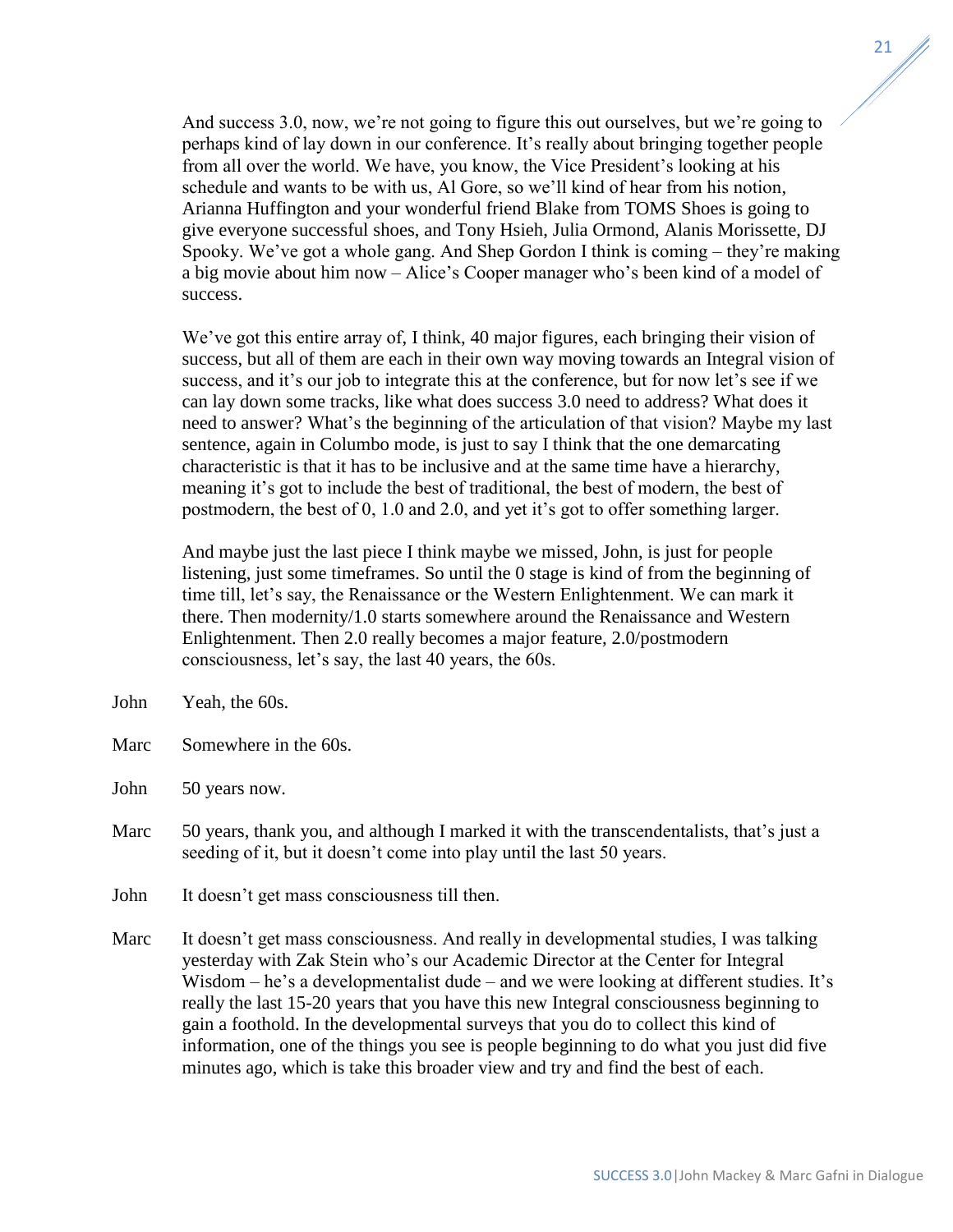So that's where we are, success 3.0, an Integral view that's got to be compelling. It's got to be an evolutionary attractor. It can't be just walking the middle of the road in some kind of, in Yiddish they say *parava*, meaning some sort of tepid way, you know, creates shallow integration. It's got to be powerful. It's got to have alluring quality. It's got to be an invitation. It's got to be a myth that's worthy. It's got to be a new vision of what the Jedi Knight is. So, Integral 3.0, what might that look like?

- John I think the easiest way for me to talk about it would be to talk about it from my own perspective, which is business. I wrote a book "Conscious Capitalism" with my coauthor, Raj Sisodia, and we very consciously tried to put forth what I would say is an Integral vision of business.
- Marc Second tier.
- John Definitely second tier.
- Marc It was yellow, the book, if I recall.

John Yeah, it was not an accident. Originally the Harvard people wanted to make it orange.

- Marc That would be very bad.
- John I said, "No, can't do orange. Got to do yellow."
- Marc Second tier, yellow color in Don Beck, Chris Cowan, Clare Graves.
- John Exactly.
- Marc Second tier consciousness is yellow.
- John Yes, exactly. So let's think about business for a minute. And, of course, business has been with us throughout all of history – we've been traders – but it came into its own as a powerful world changing entity, capitalism, with modernity. And then with the new vision of science and rationality and progress which, by the way, progress is an important aspect of modernity. Progress, I would argue, as a concept probably did not exist before modernity.
- Marc It didn't exist in any mass way. There were kind of isolated super smart thinkers.
- John Of course, yes.
- Marc But there was no mass progress. It was Francis Bacon...
- John Exactly. And then capitalism as humanity began to progress and we made progress, we began to lift ourselves out of poverty, then you had the postmodern rejection of modernity and that also meant rejecting capitalism and rejecting business, and the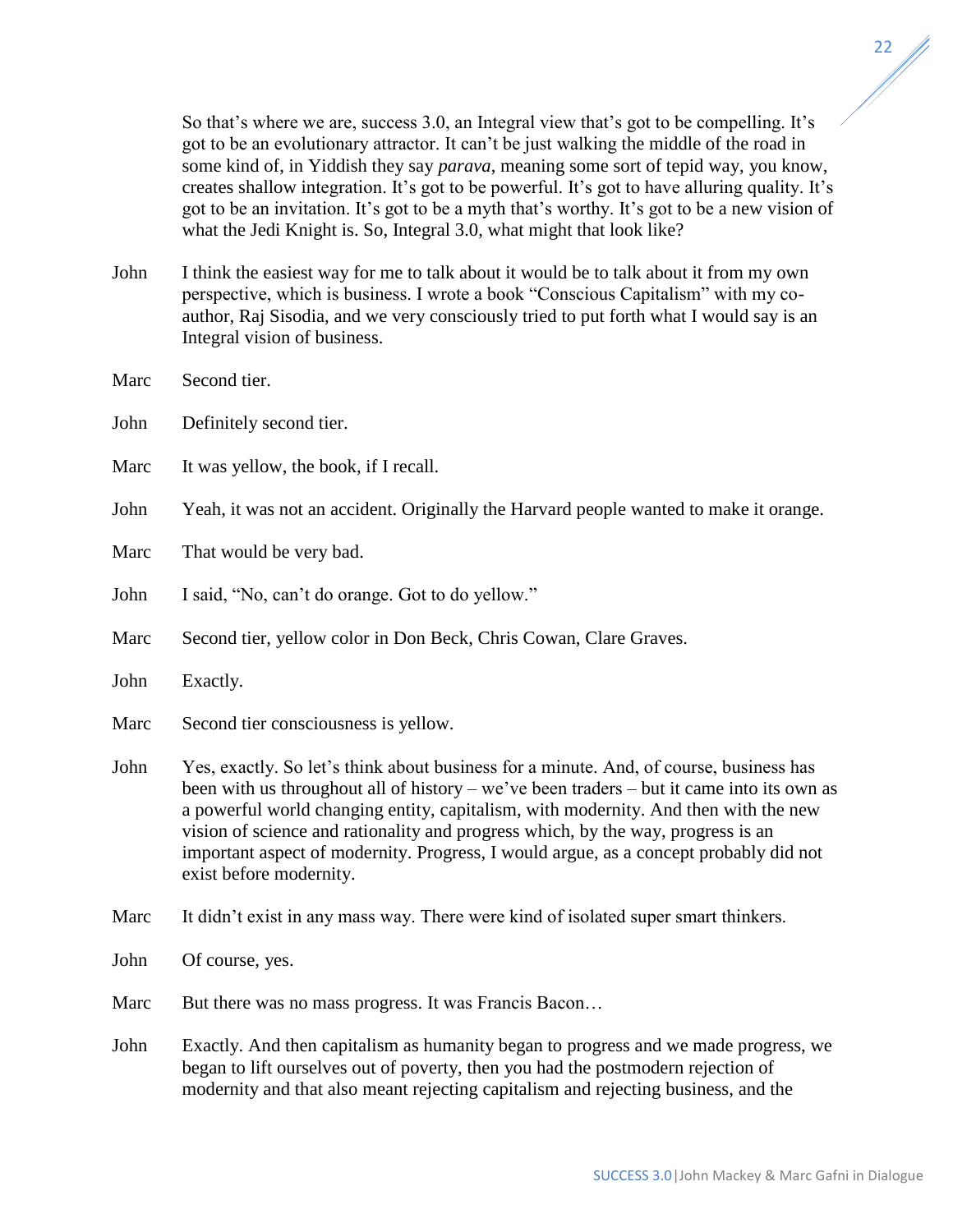narrative about business is business sucks, that business is greedy and it's selfish and exploitative. So when we talk about moving beyond this simplistic modernistic interpretation of business or the postmodern rejection of it, what does an Integral vision of business look like? And what it looks like is that it takes the best elements of all of these different levels and integrates them together. So, yes, business is still about trading and creating value for people, but it does it in a more conscious way. So it can have a higher purpose beyond only making money. So the narrative that business is all about money is fundamentally rejected.

- Marc And purpose is a classical traditional value.
- John Yes, but higher purpose in a conscious capitalism or an Integral capitalism would be the purpose beyond just making money, which is how most people think the purpose of business is. What's the purpose of business? What do you mean, what's the purpose of business? The purpose of business is to make money.
- Marc Self-evident.
- John Yeah. And that would be the modernistic interpretation of that and why it's been rejected by postmodernists, and so as we reframe it to an Integral, the first point is that, hey, it's not just about money. In fact, business is the greatest value creator in the world, and it creates value for not just the investors, but it creates value for customers that trade with it, it creates value for the employees that work for the business, it creates value for suppliers that trade with it, it creates value for the communities it's part of, and, if done in a conscious way, it minimizes consciously its negative environmental impacts. So it has a more systems view of things.

So one of the attributes, I think, of Integral consciousness is thinking in terms of purpose or higher purpose and then also thinking in terms of system, and in the system of business it would be stakeholders and how those stakeholders are interdependent and how they integrate together, and then in a sense consciously, understanding the relationships between these stakeholders, the business has a responsibility – a conscious business does, an Integral business does – to create value in a very deliberate conscious way to optimize an overall business system so everyone is flourishing. And the postmodern rejection of capitalism and business is that, oh, it's a zero-sum game. There's winners and there's losers, there's rich and there's poor.

- Marc There's very few winners and everyone else is a loser.
- John That's right. So the myth there is that it's all about inequality when in fact business is engaged and capitalism is engaged in lifting up humanity, and if engaged in it in a conscious way, we accelerate that lifting up and the narrative about business begins to change. We begin to see that potentially there's no greater force for good on this planet than business.
- Marc Lifted more people out of poverty than any other single force.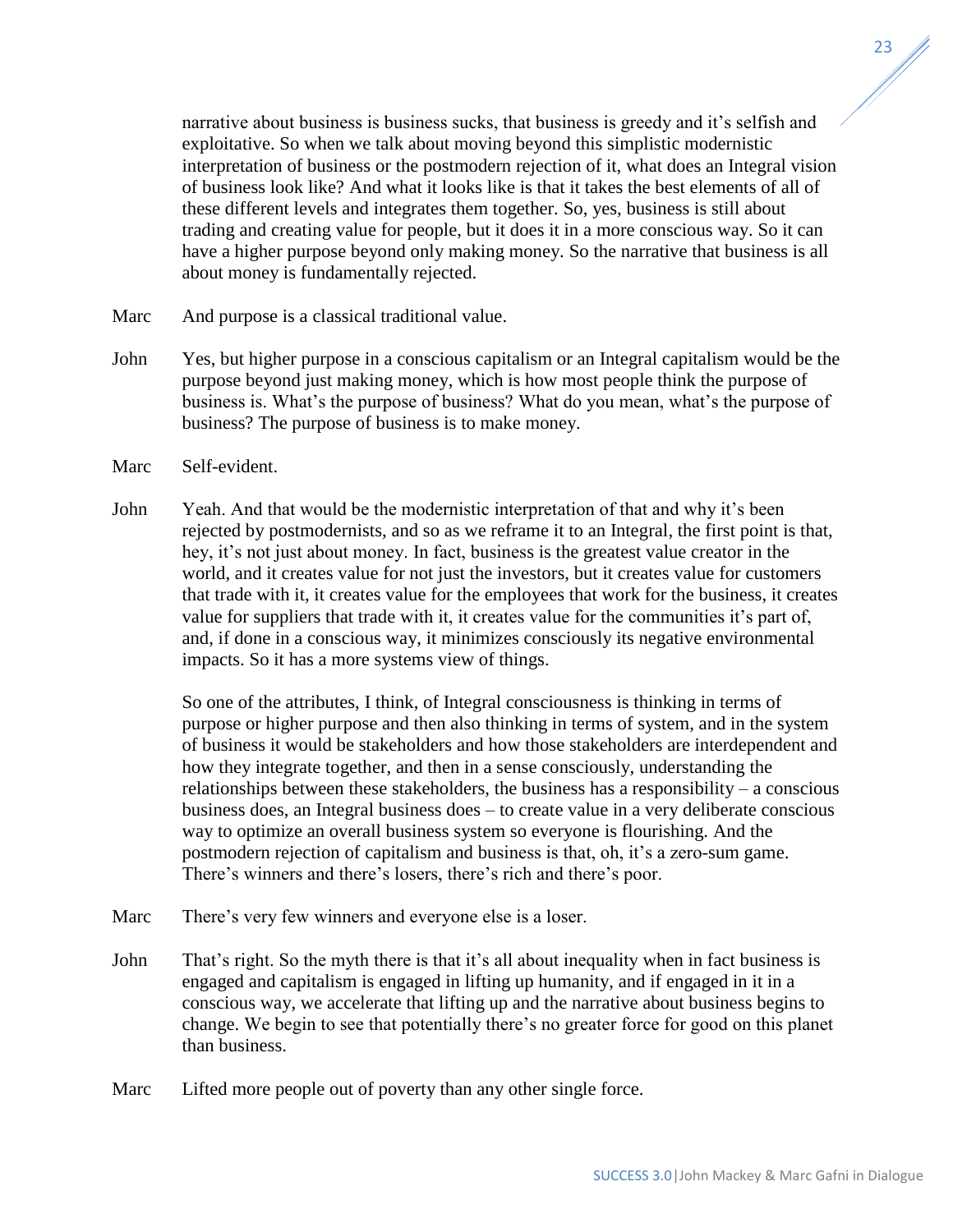- John We've tried the other alternatives. We tried socialism. We tried communism. And it wasn't just that they weren't done right. They inherently are flawed because they don't take into account the human desire… We're not going to get a new human being who's not self-interested at some level. You cannot just throw modernity out. It's a stage that is part of who we are and we take it with us in a more evolved level as we go into the Integral state. So we take the very best of modernity, we take the very best of postmodernism, and we integrate those at a higher level.
- Marc This is great.
- John In business, conscious capitalism is a manifestation of that synthesis, that transcending and including move that we have to make, but what I just did in business, you can do that in every other aspect. What does Integral journalism look like? And what does Integral medicine look like and health? There can be success redefined.
- Marc There's Integral wisdom at every stage.
- John That's right. So when we talk about what success looks like, I know what success looks like in Integral business. It means your business is fundamentally making the world a better place and it's prosperous, it's flourishing. And as that happens, your ability to impact in a positive way continues to grow.
- Marc So this is great. So let's double-click here. And, again, I'm staying in my Columbo role. So success 3.0, let's apply it to one – Howard Gardner, multiple intelligences – to one line of development, which is business, and let's see how success 3.0 works for business. And I'm just going to recap a bunch of things you said. So, first off, we say it's got to include the best of traditional, the best of modern, the best of postmodern, meaning the best of 0, 1.0 and 2.0.

So first we move to higher purpose, and the higher purpose is transcendent. Business has a transcendent purpose. Now, just to say that sentence is shocking, because people locate business in modern consciousness. So once we're saying business has a transcendent purpose, we're now saying, oh, transcendent purpose…in so many ways. I remember actually, you know, we're all each other's teachers in different ways, so you're my teacher in the world of business. Everything, paradoxically, that I say about business was actually inspired by our conversations, and even when you quote me they were inspired by our conversations.

- John I know. You said it better than I could say it though, so it was a win-win.
- Marc Total win-win, but just this idea that business has transcendent purpose, because it's a voluntary exchange, which is a sentence I heard from you.
- John Yes.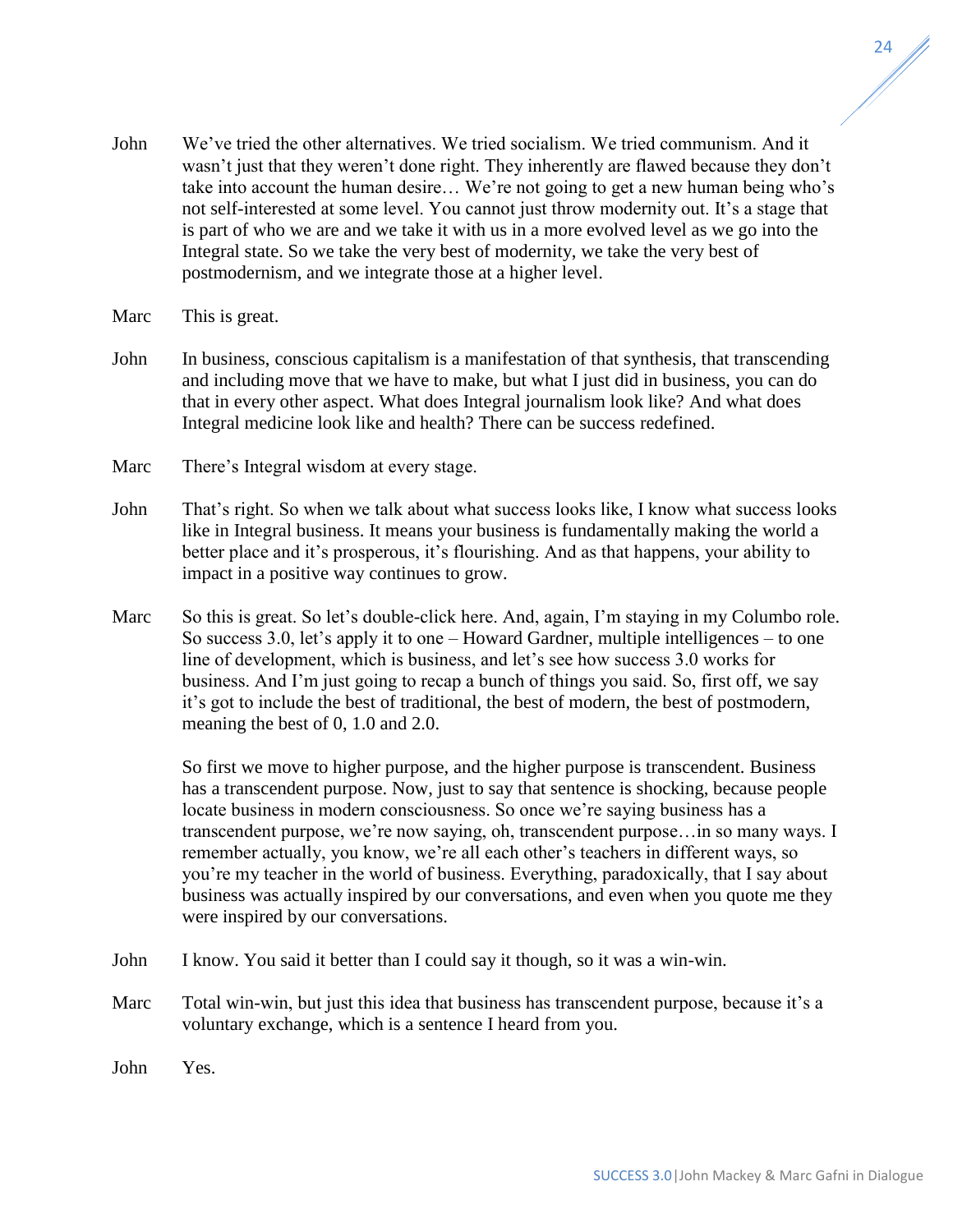- Marc It's just powerful, that kind of simple, self-evident realization. Here's this voluntary exchange that's taking place…
- John For mutual benefit.
- Marc For mutual benefit. And I want to add something critical here. We say that people kind of moved for self-interested reasons or survival. Whenever you read evolutionary theory they say that's just a survival drive, which of course misses something, because a survival drive is an interior. A survival drive is an interior which says that I'm actually valuing the individual self and it's important for me to survive. That doesn't work in a Flatland world. In a Flatland world that has no interiors, there is no survival drive. There's this kind of reduction in evolutionary theory that that's just a survival drive.

No, actually, a survival drive is a really important deal. A survival drive points to the élan vital, the Eros of life moving to survive as an individual, meaning as an individual it's important that I survive. In its pathological form it would mean I can kill you in order for me to survive. That's its pathology. So self-interest is not pathology per se. Self-interest only becomes pathology in its selfish form.

- John Yes.
- Marc But self-interest actually is enlightened per se.
- John Yes. I think one of the ways to make the Integral move that puts it in a context in business is what we call the win-win-win-win or win<sup>6</sup> strategy. If you organize your business in a conscious Integral way and you conduct it that way, then no one has to lose.
- Marc Right.
- John Your employees get access to jobs, benefits, compensation and opportunities to learn and grow and advance. Your suppliers who are trading with you are doing so voluntarily. They're flourishing. Your investors are getting returns on their capital and they're flourishing. And the communities that you're part of, you are good citizens in those communities, and those communities are flourishing. So the self is flourishing within the context of community.
- Marc That's it right there.
- John So you have to move away from the sense that these are polarities, self versus the community, and say…
- Marc This is key.
- John It's self *and* community, self-interest *and* group flourishing.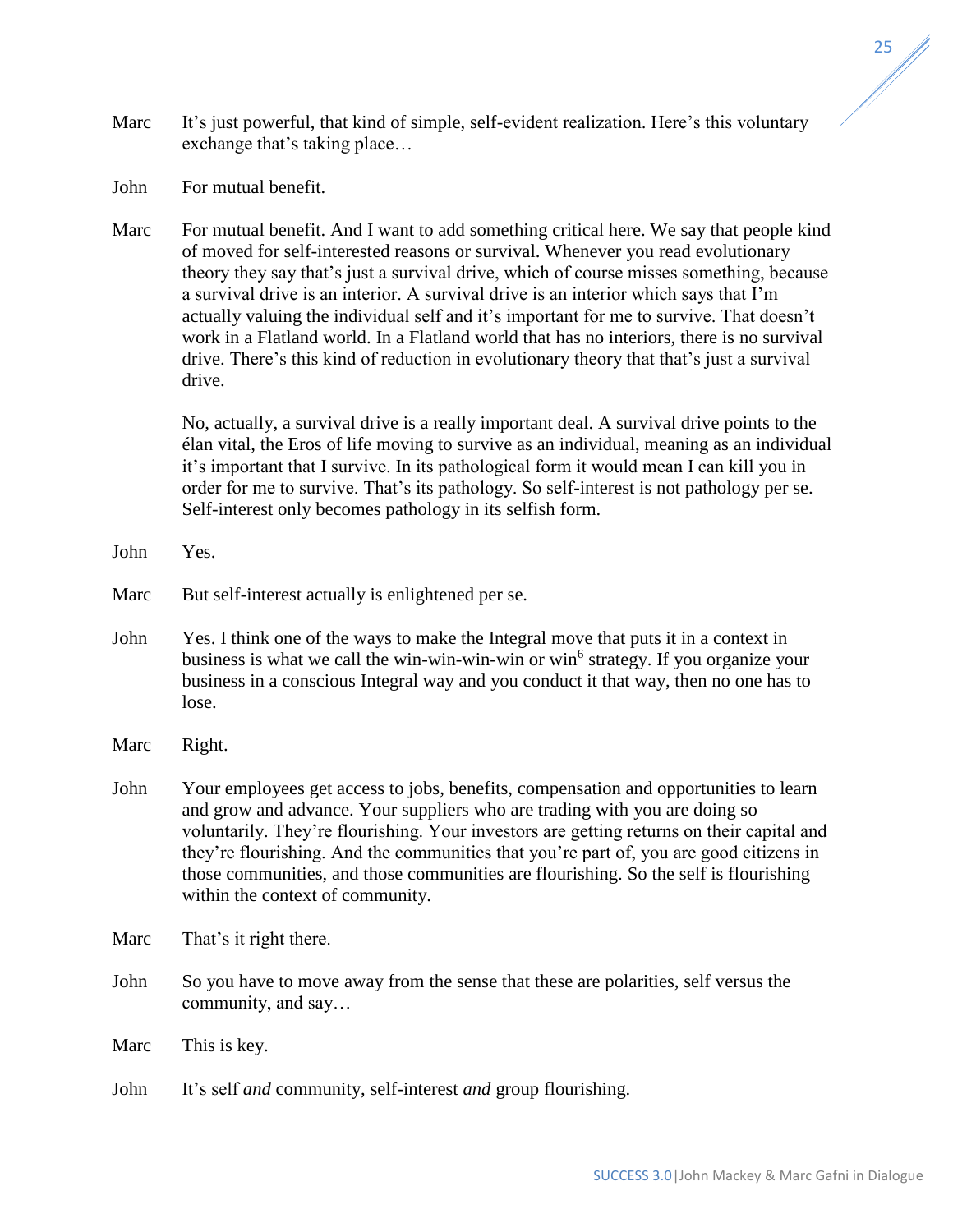## Marc Fantastic.

- John We tend to think and this is one of the narratives about business that's fundamentally incorrect and needs to be changed, and Integral conscious capitalism hopefully will change it – is this idea that if someone's winning, someone else is losing, meaning if Bill Gates is getting rich then someone else must be getting poor, this idea that there's this limited pie and if someone gets a big piece of it then someone's getting a smaller piece, and what we have to do is cut equal pieces for everyone and that would be a more just society.
- Marc As opposed to expanding the pie.
- John Yes. And when you do your business in this Integral conscious way, you are consciously trying to expand the pie for everyone that's trading with the business. You don't try to cheat your suppliers. You want your suppliers to flourish, because as they flourish that helps your business to flourish, because they're part of your system. You want your employees to flourish and be happy, because then your business will also, through their hard work and through their creativity, will flourish. It's looking to create a system where everyone is flourishing.
- Marc You move beyond any sense of a zero-sum game.
- John Yes. And you begin to move away from tradeoff thinking.
- Marc Because tradeoff's always a zero-sum game. So we've got traditional consciousness, business has transcended purpose, but we haven't gotten rid of achiever consciousness. Actually achiever consciousness is quite important in business. It's a creative evolutionary drive that awakens as this expression of giving this unique gift, offering this unique service, and you need strong leadership, strong achievement. But, paradoxically, it's not an elite achievement of just two or three people, just the shareholders. Actually communion comes back in, because the stakeholder model is about communion, it's about including.

And there are larger and larger circles of care, because all of a sudden you've got people being empowered all through the system, and in a decentralized system then you've got this emergence of both individuals within a community. So, again, a new characteristic – let's make it explicit – of an Integral consciousness, Integral wisdom would be autonomy and communion are no longer clashing with each other. Actually in life, the ultimate paradox of life, they're actually living together and dancing together.

- John Right.
- Marc That's exciting.
- John It is very exciting.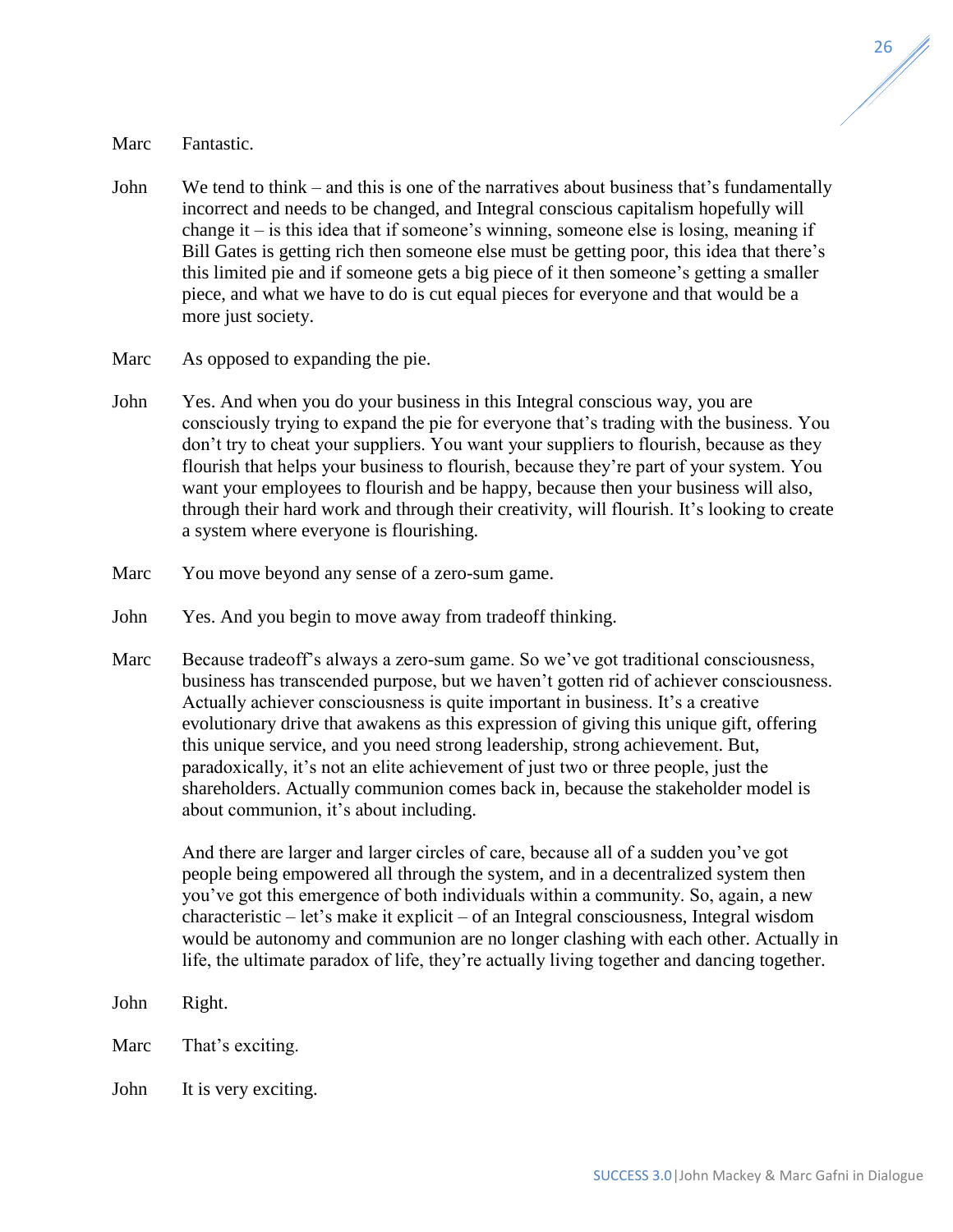- Marc That's exciting. So let me throw out one last piece. And, by the way, you're just back from India, so you're doing unbelievably well for a man just back from India, probably slightly jetlagged, so thank you.
- John I am a little tired.
- Marc So here we go, okay. So let's take another developmental line, which is the line of self. So we've looked at the line of business. Obviously these lines overlap each other, but let's look at the line of self, because we just played with autonomy and communion. So in traditional consciousness, the beginning of traditional consciousness, let's start with the tribe, there is no self. There is no self independent of the tribe. The very idea of a self independent of the tribe just doesn't exist. Social mobility, it's not that you'd get shot for it. It's just not an idea. It doesn't exist.

Then you've got the emergence of this hyper-individual. In Spiral Dynamics it's at the red level of consciousness, but still pre-traditional, you know, power, large empires. Then you have kind of classical traditional. This is all within ground zero. Classical traditional, you've got an individual, but the individual only exists within the larger system of values, but not like the tribe. Any individual can join and become part of the Church. So it's not a bloodline. So there's more of an individual, but still the individual is only defined in terms of the Church, the religion, whatever it happens to be. So that's traditional, ground zero.

Then we move into modernity, and modernity says, well, we still have universal values. There's an individual, but the individual is a Separate Self. I'm a Separate Self individual. That's who I am. I function. The state exists to serve me. Here I am. I'm emerging. And as Separate Self emerges, so does capitalism. In other words, we're no longer the old corporation where the excess capital went to the government, the government being the king or the church. Actually you've got this notion of capital is freed up, capitalism emerges. You've got a Separate Self and you've got classical business.

And just like Separate Self can pathologize and become narcissistic, business can have its robber barons, but these two things emerge together. You've got this classical new notion of Adam Smith's business emerging with this notion of a Separate Self who has individual dignity, and each one has their pathologies and each one releases enormous creativity and strength. Then when you move up you've got this kind of, okay, postmodernity steps into the system and rejects this achieving self. Socialism rejects the achieving business. Each one is rejecting them as being selfish. And in postmodernity you've got another rejection of the achieving self with a kind of classical – you called it New Age – Buddhism, no self, there's no self. So that's 2.0.

So we need to go to 3.0. We need a new vision of self. And of course you know my next sentence, clearly, and the next sentence is that actually Unique Self becomes the new structure of consciousness which is key to a new notion of success, because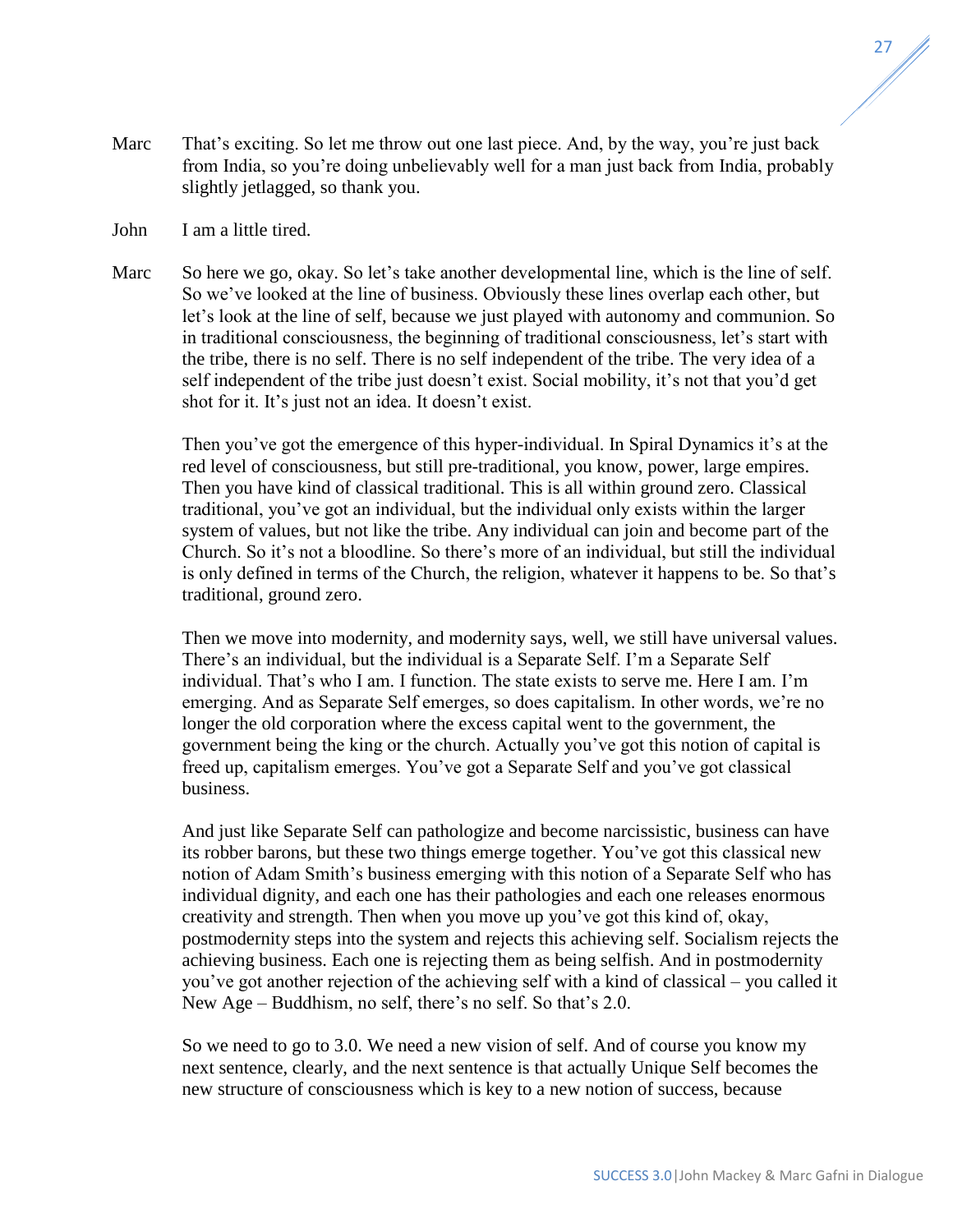actually what it means is for the first time Unique Self resolves autonomy and communion. I'm not unique in the sense that I'm just a Separate Self individual. I'm a unique expression of the system, because I've kind of transcended Separate Self, I've realized I'm part of the All. I've realized I'm part of the system. I've got systems intelligence. I'm not separate from anything. I've done my chaos theory, my complexity theory, or I've done my meditation. I'm part of the larger system, but I'm a unique expression of the larger system and I serve the larger system.

So in Unique Self, actually in the experience of the human being, I can experience Mackey-ness. There's nothing else in the world like Mackey-ness. It's got a taste. It's got a feel. And you don't have to get over that. It's not pathological. It's actually reality having a Mackey experience. And so you can actually release the full power and creativity of that and not feel like I'm somehow being unreligious or unspiritual. No, I'm actually evolution awakening as John Mackey, radical creativity. Ayn Rand would be happy. And at the same time, because I'm a unique puzzle piece, part of the larger system, by definition my puzzle piece has to fit in and complete the larger system.

And if we don't have, you know, Charles Taylor – last sentence in my long run-on paragraph here, and thank you for your patience – Taylor in his book "Sources of the Self" says the most important myth we have is self. So we can't have a new success myth without a new vision of self. So I'm going to suggest that Unique Self, and you and I have talked together and kind of coined the term together, unique business, the Unique Self of a corporation. So it extends the notion, but it gives us a new structure of consciousness to rest in, in our new vision of success that is both communion and autonomy living together, and it invites us to something.

- John Right. I think that's a very abstract vision.
- Marc Let's concretize it.
- John I think what we need to do in success 3.0 is we need to put forth slightly less abstract and point towards what it would look like and what would a hero look like? What is a hero in ?
- Marc Let's start with reality having a Mackey experience, if we can get personal. You can't get more personal than that when you're talking to someone. That's what a hero would look like, would look like living your story in service to the larger story. That's the beginning of the hero. You're actually giving your unique gifts. You actually realize that I've got unique gifts. I've got to figure out what they are. I've got to give them. And they fulfill a unique need. I couldn't do what you did. Not my deal. Not only that, I don't want to, not my story. It's just not my story, which is why – let's just make it really real – it's why I can love you. In other words, if I meet you and say, "Man, why didn't I start Whole Foods, man?"
- John I think what I'm trying to say is what you're saying about the Unique Self is true, but I don't think it's going to inspire people. I think what we need to do with success 3.0, we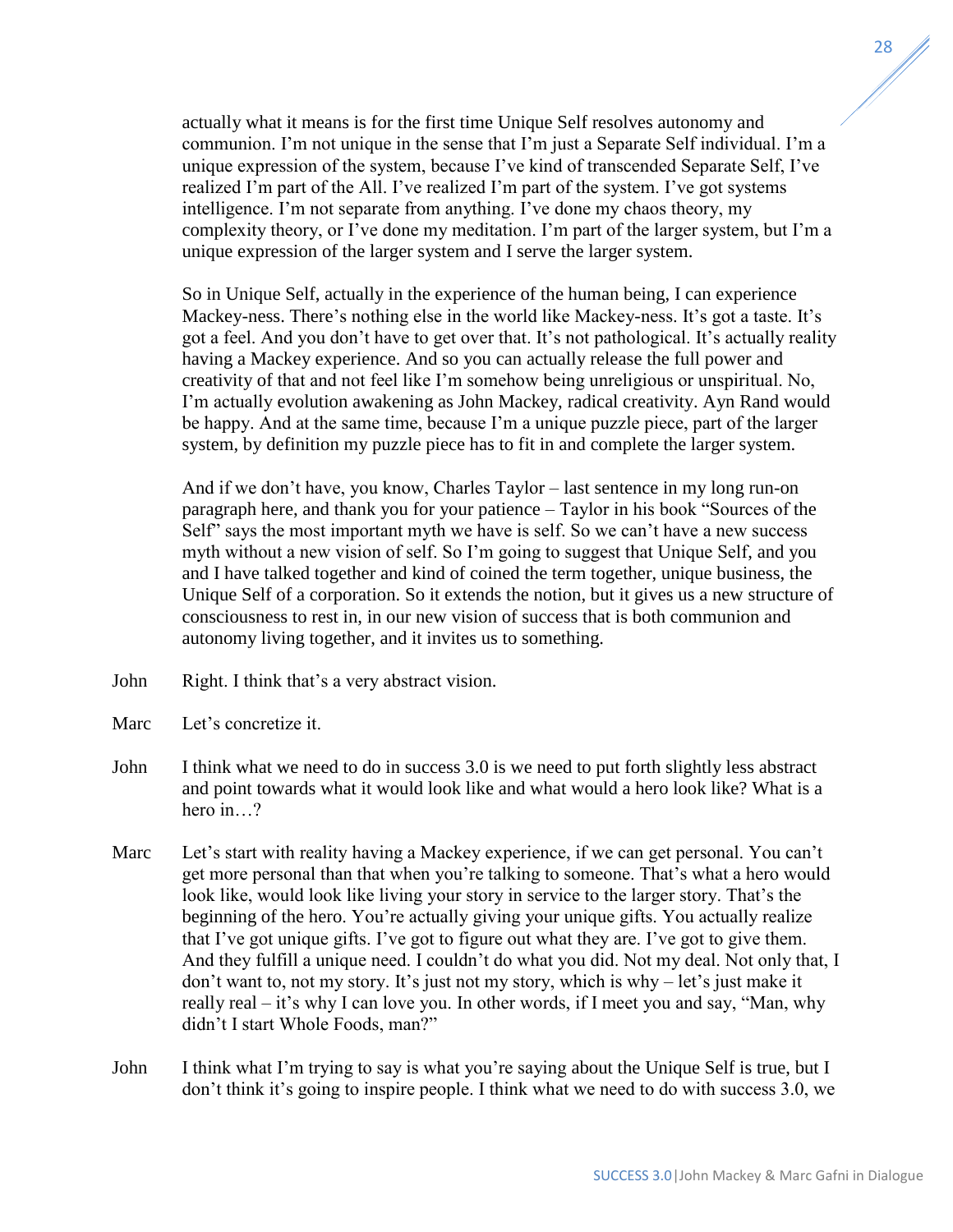used examples of what success literature looks like in both traditional, modern, postmodern, so what is the mythos of success 3.0? And I would argue that the mythos in this is not inconsistent with what you're saying, but it's, as you say, concretizing it a little bit.

- Marc No, we're having the conversation. It's great.
- John Well, in business, again, it would mean an individual who connects their own personal unique higher purpose with the higher purpose of the organization that they're part of.
- Marc Autonomy and communion coming together.
- John If they don't harmonize their higher purpose with the organization's higher purpose, it's not a good fit. It's not congruent. It's the wrong organization for them. But when those things come together then that individual is syncing up their higher purpose with the organization's higher purpose, and then in that sense their creativity, their unique gifts as you put it, go into service for that larger purpose that they are congruent with the organization.
- Marc That's great, John. Not only is it not inconsistent, that *is* Unique Self. You actually said it better than I did. In this case you've now said it better than I did.
- John So one of the metaphors that we used in "Conscious Capitalism" which is a metaphor from the traditional consciousness is what we call servant-leader, and that is confusing to people to a certain extent, but it also has a very useful purpose, which is it's not the servant-leader that we might have found in the traditional one, because they would be serving their god and that revealed truth. Servant-leader in the conscious or the Integral business is one who's serving the higher purpose that they find both within themselves and within the organizations they're part of. And they serve it so that all of these different constituencies, all the different stakeholders, the larger system can flourish.

So we need a different kind of leader. The kind of leader we might have had in modernity in business was someone who could go out and make a lot of money, and we still need people that are financially able to execute financial success, but it's not about necessarily their own enrichment past a certain point. It becomes their service to the higher purpose. In other words, there's a more transcendent purpose than just their own individual success. So success in modernity is an individual success. Success at the Integral level, the individual success is still there, but it's within the context of the larger organizational and societal flourishing. You don't flourish as an individual if the organization is not flourishing.

Marc I know you're jetlagged, but let's have fun, because we're in this stage of kind of the initial mapping. There's kind of a play in it. It's a fun play and we can be a little bit fluid and play here. So we've got two metaphors at play. One's Unique Self and the other is servant-leader, which are actually two faces of the one. As you said, they're not in any way inconsistent. They're two ways to describe the same thing. I want to just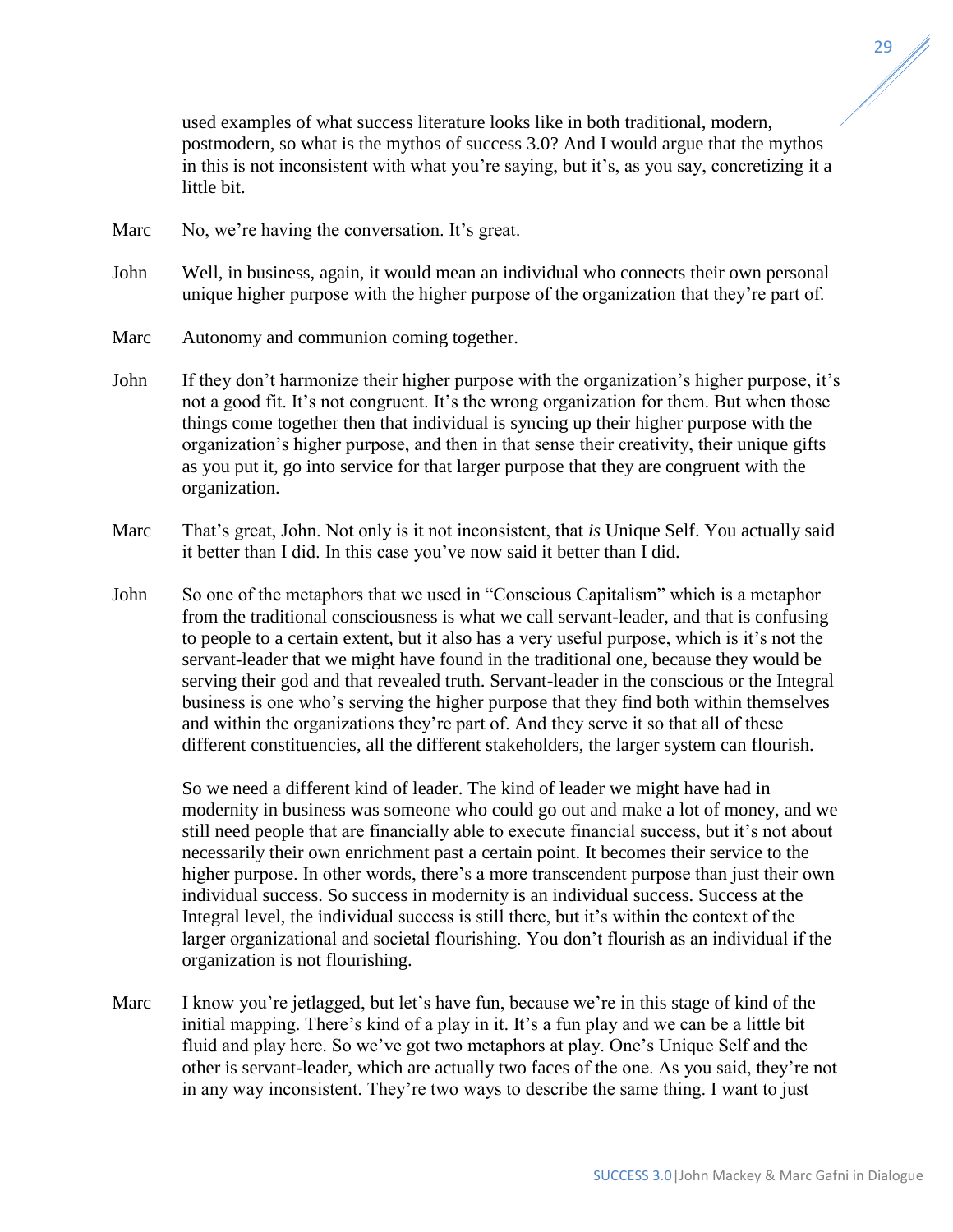kind of talk for a second and, again, in this Integral consciousness and postpostmodernity we actually don't need to dogmatically choose a metaphor. We can actually work with multiple inspirational models. Let's just talk for a second as we move towards a close on the advantages of each one, because each one captures a different face of the one.

Normally we think of uniqueness as separate. I'm unique. I'm separate. And that was the biggest mistake of the great traditions and the biggest mistake of early Integral thought. When Ken and I started talking about Unique Self, so, Unique Self, that's Separate Self, right? We realized, no, it's not. Your uniqueness is your unique expression of the One, which means I'm always in service to the One, I'm always in service to the larger context.

So to maybe introduce a new term that we're playing with, which is Evolutionary Unique Self, and the reason we introduced Evolutionary Unique Self is just so you get this immediate sense of you're in this larger evolutionary context, you're in the larger system. A servant-leader has this great advantage of you can immediately feel the nobility in it.

- John Well, it refers back to what you're doing in the world, what you're aspiring to.
- Marc It actions it.
- John Exactly.
- Marc It operationalizes Unique Self.
- John I think if you just talk in the Unique Self without putting it in an action context, it doesn't inspire anyone. It's like you say that's interesting, but if we're going to create success literature for 3.0, we have to have role models, we have to have exemplars.
- Marc And here's my pushback on this that's kind of interesting and, again, it's the delight of just going back and forth  $-1$  grew up in the Jewish study hall, this is what we do  $$ which is our mutual friend, Dave Logan, when we first started to talk about this conversation, and Dave of course has his five stages and his fifth stage in his book "Tribal Leadership" is this kind of servant-leader, although he doesn't use that term, but he's clearly describing it. So he said, "Marc, what's a person's worst nightmare?" So we agreed after five hours of conversation in a lobby in a gaudy Las Vegas hotel at some conference that a person's worst nightmare is being an extra on the set, that actually I just wasn't needed, just my whole life I was an extra on the set.

And that's the inspirational dimension of knowing that I'm irreducibly unique, when I actually realize that in some sense it took 13.7 billion years to create that unique expression of reality called me, and that is in some sense reality's love letter to me. I'm a love letter of reality. It took 13.7 billion years to have it delivered, but it's this utterly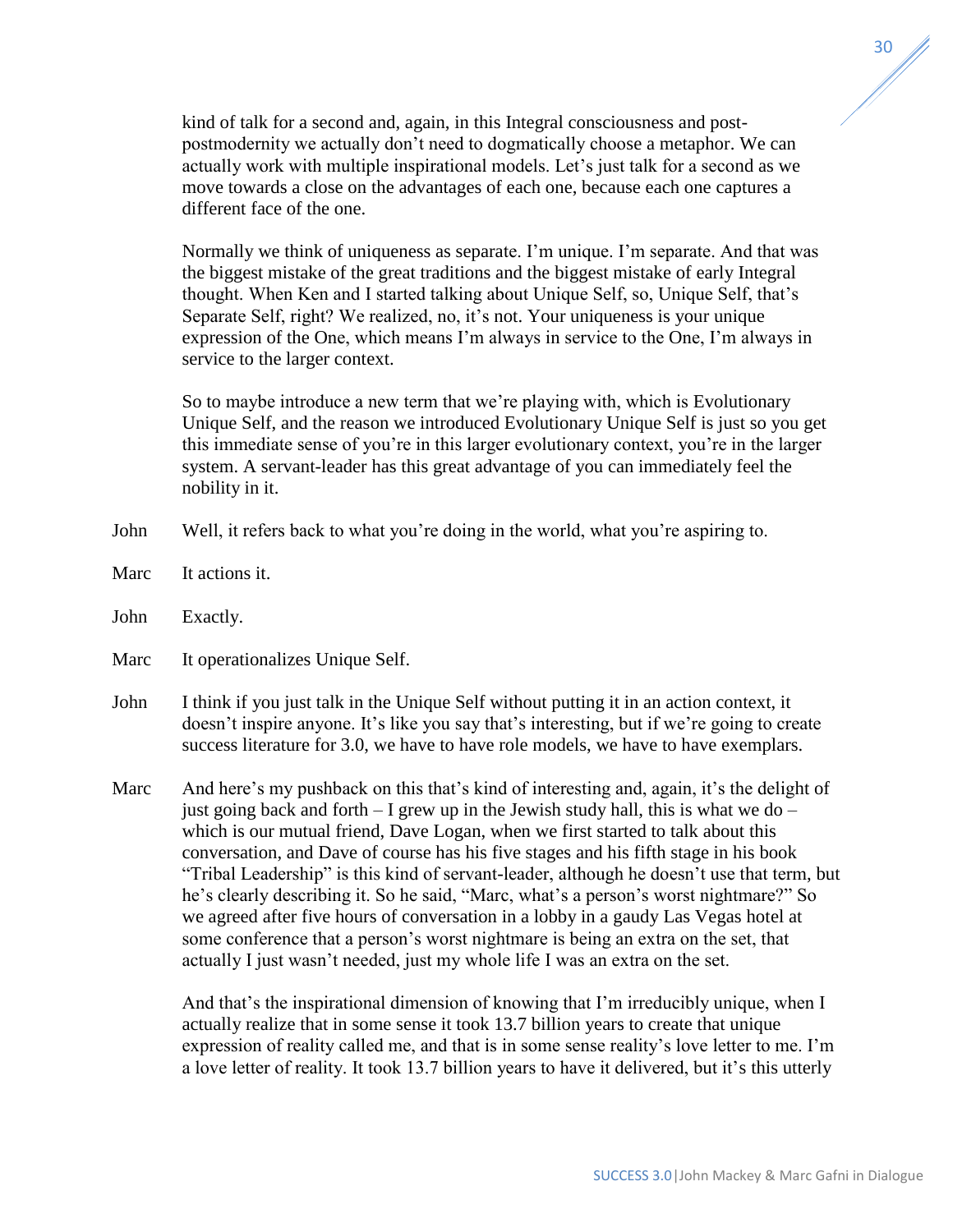unique letter. And my life is, if you will, a love letter back to God. It's my sacred autobiography. It's my story.

So the servant-leader is critical in terms of an inspiring Jedi Knight image. We keep it, but we just kind of add in some way – and we'll figure out the language, because we're in the languaging place – that that servant-leader is not replaceable, that actually the servant-leader is not just the head of the corporation, that actually every human being is an irreducibly unique expression of that love-intelligence, that Eros that's the initiating and animating Eros of All-That-Is, and that actually you're not extra. We need you.

And you know that idea of a minor fluctuation in chaos theory? So the best image I could have, at Booz Allen, at the consulting firm – let's put it in business terms – they had someone come in for the whole firm and they did a piece of Wagner, Wagner's Overture. So they did it with the whole orchestra. Then they took out a piece of the overture and they did it just with two violins and a little triangle to see what the triangle did. Then they did the orchestra without the triangle. Then they did the orchestra with the triangle. And with the triangle it sounded completely different. So it's this minor fluctuation.

Your Unique Self, it actually in some sense is mystically interconnected, or practically – systems intelligence – interconnected and can actually change everything in your system. So that's the only thing I would say is that our servant-leader is not replaceable. It's an utterly unique job. No one else could have done what Mackey did in Whole Foods.

- John No, you misunderstand me. We're looking for what success looks like and anyone in an organization can be a servant-leader. It's not just the CEO.
- Marc So that's critical. The servant-leader is not just the CEO. The servant-leader is everyone in the system who's playing their unique role.
- John And taking responsibility for the flourishing of the larger system.
- Marc So success 3.0 is giving your unique gift as a servant-leader, expressing your unique intelligence in service of the larger system. Is that fair?
- John And finding your own higher purpose.
- Marc And finding your own higher purpose.
- John Following your bliss, following your heart, getting in touch with your own inner being, your own Unique Self in such a way that your gifts, your work now are congruent with your own feeling, your own impulse and how you're going to serve, how you're going to give, what you're going to do in the world. It may be creating art. It may be writing books. It may be working in a grocery store.